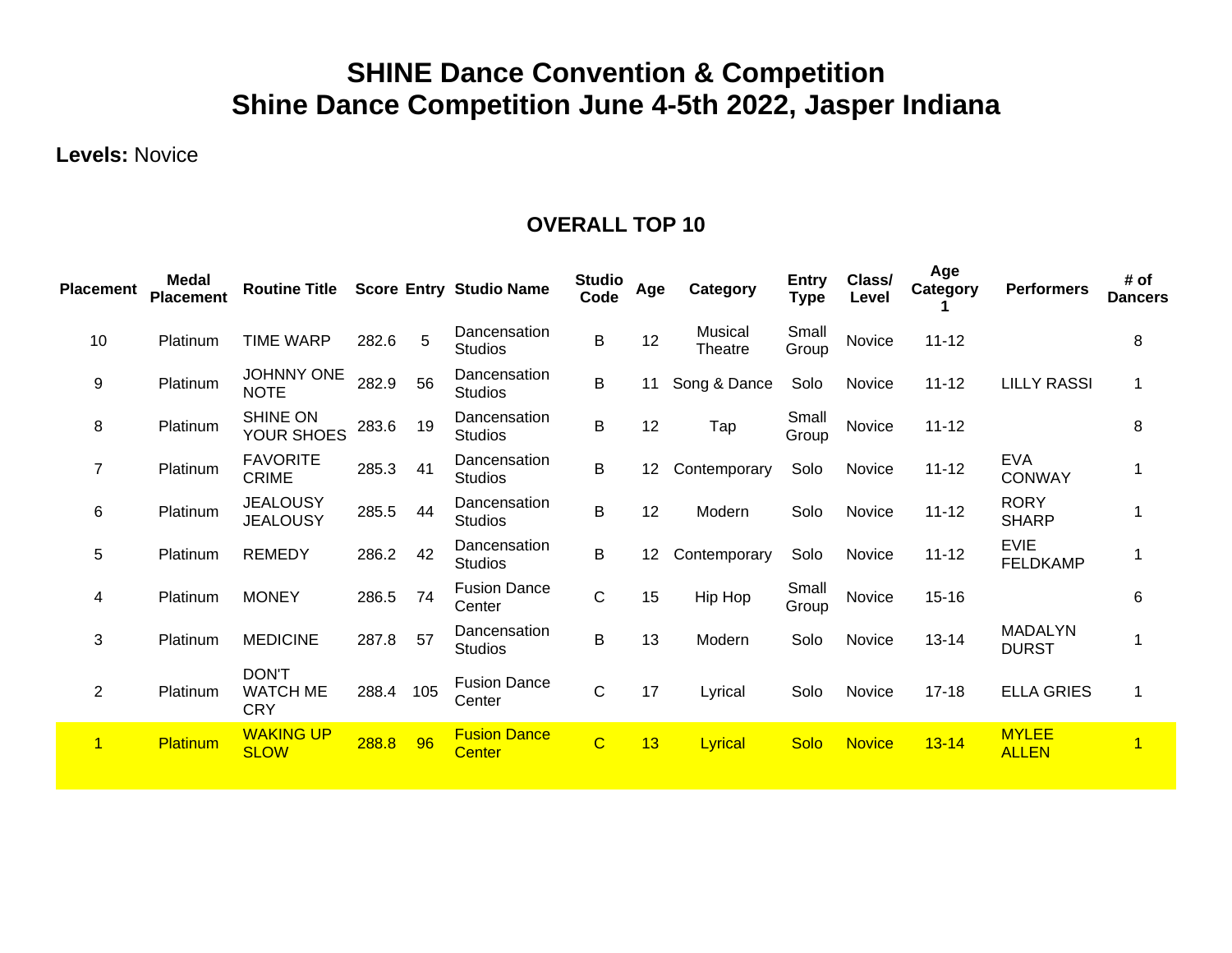| <b>Placement</b> | Medal<br><b>Placement</b> | <b>Routine Title</b>                   |       |      | <b>Score Entry Studio Name</b>                    | <b>Studio</b><br>Code | Age | Category                  | <b>Entry</b><br><b>Type</b> | Class/<br>Level   | Age<br>Category | <b>Performers</b>                                                           | # of<br><b>Dancers</b> |
|------------------|---------------------------|----------------------------------------|-------|------|---------------------------------------------------|-----------------------|-----|---------------------------|-----------------------------|-------------------|-----------------|-----------------------------------------------------------------------------|------------------------|
| 10               | Platinum                  | <b>DRIVE</b>                           | 289.2 | 120  | Dance Central<br>Academy of<br>Performing<br>Arts | E                     | 18  | Clogging                  | Solo                        | Intermediate      | $17 - 18$       | <b>CELESTE</b><br>EBY                                                       | $\mathbf 1$            |
| 9                | Platinum                  | <b>TALKING IN</b><br><b>YOUR SLEEP</b> | 289.9 | 66   | Expressive<br>Dance<br>Academy 2.0                | A                     | 12  | Open                      | Solo                        | Intermediate      | $11 - 12$       | <b>NEVAEH</b><br><b>WISE</b>                                                | 1                      |
| 8                | Platinum                  | DO IT                                  | 290.2 | 104  | <b>Fusion Dance</b><br>Center                     | $\mathsf C$           | 14  | Hip Hop                   | Solo                        | Intermediate      | $13 - 14$       | <b>LILY</b><br><b>RUSSELL</b>                                               |                        |
| $\overline{7}$   | Platinum                  | <b>LAST DANCE</b>                      | 290.2 | 35   | Dancensation<br><b>Studios</b>                    | $\mathsf B$           | 13  | <b>Musical</b><br>Theatre | Duet/<br>Trio               | Intermediate      | $13 - 14$       | <b>CHANNING</b><br><b>BROOKE</b><br>RIVERA,<br><b>DREW</b><br><b>ASHLEY</b> | $\overline{2}$         |
| $\,6$            | Platinum                  | <b>NOT MY</b><br><b>RESPONSIBILITY</b> | 290.3 | 31.5 | Dancensation<br><b>Studios</b>                    | B                     | 14  | Contemporary              | Solo                        | Intermediate      | $13 - 14$       | <b>OLIVIA</b><br><b>HADDOX</b>                                              |                        |
| 5                | Platinum                  | NEVER ENOUGH                           | 290.3 | 107  | <b>Fusion Dance</b><br>Center                     | $\mathsf C$           | 14  | Lyrical                   | Solo                        | Intermediate      | $13 - 14$       | <b>CADIE</b><br><b>HALEY</b>                                                |                        |
| 4                | Platinum                  | OVERWHELMED                            | 290.6 | 32.5 | Dancensation<br><b>Studios</b>                    | B                     | 14  | Contemporary              | Solo                        | Intermediate      | $13 - 14$       | <b>ZOE</b><br><b>PETIPRIN</b>                                               | 1                      |
| 3                | Platinum                  | YOUR SONG                              | 290.9 | 102  | <b>Fusion Dance</b><br>Center                     | $\mathsf{C}$          | 16  | Lyrical                   |                             | Solo Intermediate | $15 - 16$       | <b>YARRA</b><br><b>ELLETT</b>                                               |                        |
| $\overline{2}$   | Platinum                  | <b>REVOLTING</b><br><b>CHILDREN</b>    | 291   | 10   | Dancensation<br><b>Studios</b>                    | B                     | 13  | Character                 | Small<br>Group              | Intermediate      | $13 - 14$       |                                                                             | 9                      |
| $\overline{1}$   | <b>Platinum</b>           | <b>WILDEST</b><br><b>DREAMS</b>        | 294.2 | 67   | <b>Fusion Dance</b><br><b>Center</b>              | $\overline{C}$        | 16  | Lyrical                   | <b>Small</b><br>Group       | Intermediate      | $15 - 16$       |                                                                             | $\overline{8}$         |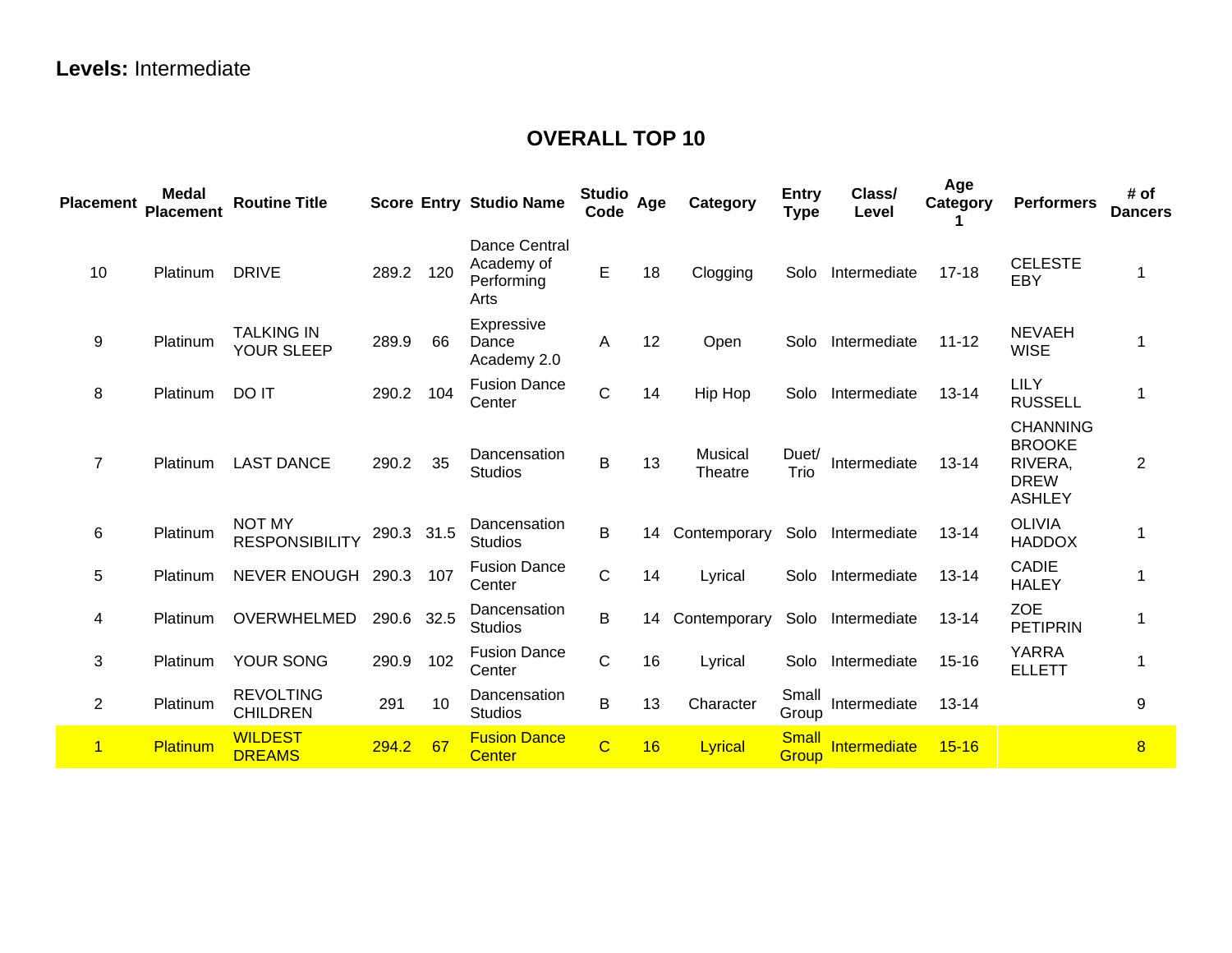| <b>Placement</b> | Medal<br><b>Placement</b> | <b>Routine Title</b>                   |       |     | <b>Score Entry Studio Name</b>       | <b>Studio</b><br>Code | Age | Category           | <b>Entry</b><br><b>Type</b> | Class/<br>Level | Age<br>Category | <b>Performers</b>                                                                 | # of<br><b>Dancers</b> |
|------------------|---------------------------|----------------------------------------|-------|-----|--------------------------------------|-----------------------|-----|--------------------|-----------------------------|-----------------|-----------------|-----------------------------------------------------------------------------------|------------------------|
| 10               | Platinum                  | <b>SECRETS</b>                         | 289.1 | 92  | Dance<br>Central<br>Academy          | E                     | 16  | Contemporary       | Small<br>Group              | Advanced        | $15 - 16$       |                                                                                   | 5                      |
| 9                | Platinum                  | CONVERSATIONS 290.4                    |       | 111 | Dance<br>Central<br>Academy          | E                     | 17  | Lyrical            |                             | Solo Advanced   | $17 - 18$       | <b>HANNAH</b><br><b>SEIFERT</b>                                                   | 1                      |
| 8                | Platinum                  | LIFE OF THE<br><b>PARTY</b>            | 291   | 127 | Dance<br>Central<br>Academy          | E                     | 16  | Musical<br>Theatre |                             | Solo Advanced   | $15 - 16$       | <b>KARIS WIGAND</b>                                                               | 1                      |
| $\overline{7}$   | Platinum                  | <b>THROUGH A</b><br><b>WINDOW</b>      | 291.6 | 126 | Dance<br>Central<br>Academy          | E                     | 17  | Tap                |                             | Solo Advanced   | $17 - 18$       | <b>BRENNA</b><br><b>HILDENBRAND</b>                                               | 1                      |
| 6                | Platinum                  | <b>MAMA</b>                            | 291.7 | 80  | Dance<br>Central<br>Academy          | E                     | 16  | Lyrical            | Small<br>Group              | Advanced        | $15 - 16$       |                                                                                   | $\overline{5}$         |
| 5                | Platinum                  | <b>DON'T THINK</b><br><b>ABOUT YOU</b> | 291.8 | 84  | <b>Fusion Dance</b><br>Center        | $\mathsf{C}$          | 16  | Lyrical            | Duet/<br>Trio               | Advanced        | $15 - 16$       | ANDREA<br>WILLIAMS,<br><b>MAGGIE</b><br>HUDSON,<br><b>RYLAN</b><br><b>SIMPSON</b> | $\mathbf{3}$           |
| 4                |                           | SHINE ON TURNING PAGE                  | 292.3 | 23  | Dance<br>Central<br>Academy          | Е                     | 17  | Contemporary       | Duet/<br>Trio               | Advanced        | $17 - 18$       | <b>HANNAH</b><br>SEIFERT,<br><b>KARIS WIGAND</b>                                  | $\overline{2}$         |
| 3                | <b>SHINE ON</b>           | <b>BEAUTIFUL</b><br>SOUND              | 294.4 | 21  | Dancensation<br><b>Studios</b>       | B                     | 16  | Musical<br>Theatre | Small<br>Group              | Advanced        | $15 - 16$       |                                                                                   | $\,6$                  |
| $\overline{2}$   | <b>SHINE ON</b>           | <b>NO DAY BUT</b><br><b>TODAY</b>      | 294.6 | 109 | <b>Fusion Dance</b><br>Center        | $\mathsf C$           | 16  | Lyrical            |                             | Solo Advanced   | $15 - 16$       | <b>ANDREA</b><br><b>WILLIAMS</b>                                                  | $\overline{1}$         |
| $\mathbf{1}$     |                           | <b>SHINE ON REMEMBER</b>               | 295.8 | 110 | <b>Fusion Dance</b><br><b>Center</b> | $\overline{C}$        | 16  | Lyrical            |                             | Solo Advanced   | $15 - 16$       | <b>RYLAN</b><br><b>SIMPSON</b>                                                    | $\overline{1}$         |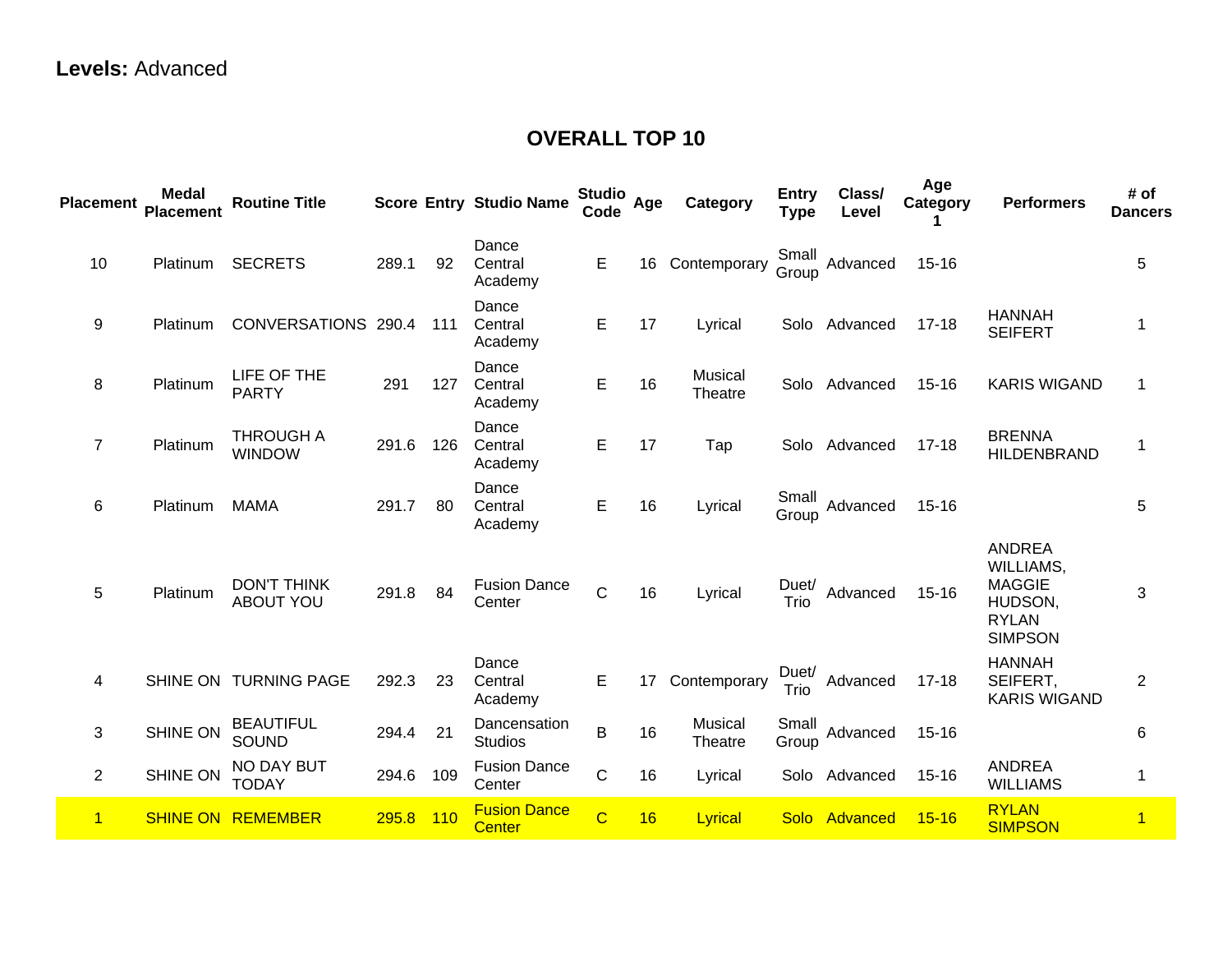**Entry Type:** Solo **Levels:** Novice **Age Category:** Under 5, 5-6

#### **OVERALL TOP 10**

| <b>Placement</b> | Medal<br><b>Placement</b> | <b>Routine Title</b>       |          |    | <b>Score Entry Studio Name</b>        | <b>Studio</b><br>Code | <b>Age Category</b> | Entry<br>Type | Class/<br>Level | Age<br>Category <sup>-</sup> | <b>Performers</b>           | # of<br><b>Dancers</b> |
|------------------|---------------------------|----------------------------|----------|----|---------------------------------------|-----------------------|---------------------|---------------|-----------------|------------------------------|-----------------------------|------------------------|
| <u>_</u>         | <b>High Gold</b>          | A MILLION<br><b>DREAMS</b> | 278.6    | 69 | <b>Fusion Dance</b><br>Center         |                       | Lvrical             | Solo          | Novice          | Under 5                      | <b>MARIS</b><br><b>PACE</b> |                        |
|                  | <b>High Gold</b>          | RETURN TO<br>POOH CORNER   | 281.6 38 |    | <b>Dancensation</b><br><b>Studios</b> | В                     | <u>-vrical</u>      | <b>Solo</b>   | <b>Novice</b>   | $5-6$                        | MADI<br><b>SHARP</b>        |                        |

**Entry Type:** Solo **Levels:** Novice **Age Category:** 7-8, 9-10

| <b>Placement</b> | Medal<br><b>Placement</b> | <b>Routine Title</b>              |       |    | <b>Score Entry Studio Name</b>                | <b>Studio</b><br>Code |    | <b>Age Category</b> | <b>Entry</b><br><b>Type</b> | Class/<br>Level | Age<br>Category | <b>Performers</b>                 | # of<br><b>Dancers</b> |
|------------------|---------------------------|-----------------------------------|-------|----|-----------------------------------------------|-----------------------|----|---------------------|-----------------------------|-----------------|-----------------|-----------------------------------|------------------------|
| 8                | <b>High Gold</b>          | <b>DISTURBIA</b>                  | 272.4 | 77 | <b>Expressive Dance</b><br>Academy 2.0        | A                     | 9  | Jazz                | Solo                        | Novice          | $9 - 10$        | <b>LOLA KUNZE</b>                 | 1                      |
| $\overline{7}$   | <b>High Gold</b>          | <b>DEAR FEAR</b>                  | 273.1 | 70 | <b>Expressive Dance</b><br>Academy 2.0        | A                     | 9  | Lyrical             | Solo                        | Novice          | $9 - 10$        | <b>BELLA</b><br><b>MCATEE</b>     |                        |
| 6                | <b>High Gold</b>          | <b>SWEET</b><br><b>DREAMS</b>     | 274.5 | 78 | <b>Fusion Dance</b><br>Center                 | C                     | 10 | Jazz                | Solo                        | Novice          | $9 - 10$        | <b>MACI NISSLEY</b>               | 1                      |
| 5                | <b>High Gold</b>          | 2002                              | 275   | 75 | <b>Fusion Dance</b><br>Center                 | C                     | 8  | Lyrical             | Solo                        | Novice          | $7 - 8$         | <b>FRANKIE</b><br><b>THOMPSON</b> |                        |
| 4                | <b>High Gold</b>          | <b>HOW WILL I</b><br><b>KNOW</b>  | 277.5 | 76 | <b>Fusion Dance</b><br>Center                 | C                     | 9  | Jazz                | Solo                        | Novice          | $9 - 10$        | <b>LANEY</b><br><b>WILDER</b>     |                        |
| 3                | <b>High Gold</b>          | <b>BROWN</b><br><b>EYED GIRL</b>  | 280.6 | 71 | <b>Fusion Dance</b><br>Center                 | С                     | 9  | Lyrical             | Solo                        | Novice          | $9 - 10$        | <b>LILLIE MARTIN</b>              | 1                      |
| $\overline{2}$   | <b>High Gold</b>          | <b>COTTON</b><br>EYED JOE         | 280.6 | 39 | Dancensation<br><b>Studios</b>                | B                     |    | Character           | Solo                        | Novice          | $7 - 8$         | <b>ZIPPORAH</b><br><b>MURPHY</b>  |                        |
| $\overline{1}$   | <b>High Gold</b>          | <b>A MILLION</b><br><b>DREAMS</b> | 281.6 | 72 | <b>Expressive Dance</b><br><b>Academy 2.0</b> | $\overline{A}$        | 9  | Lyrical             | <b>Solo</b>                 | <b>Novice</b>   | $9 - 10$        | <b>KARLEY JOY</b>                 | 1                      |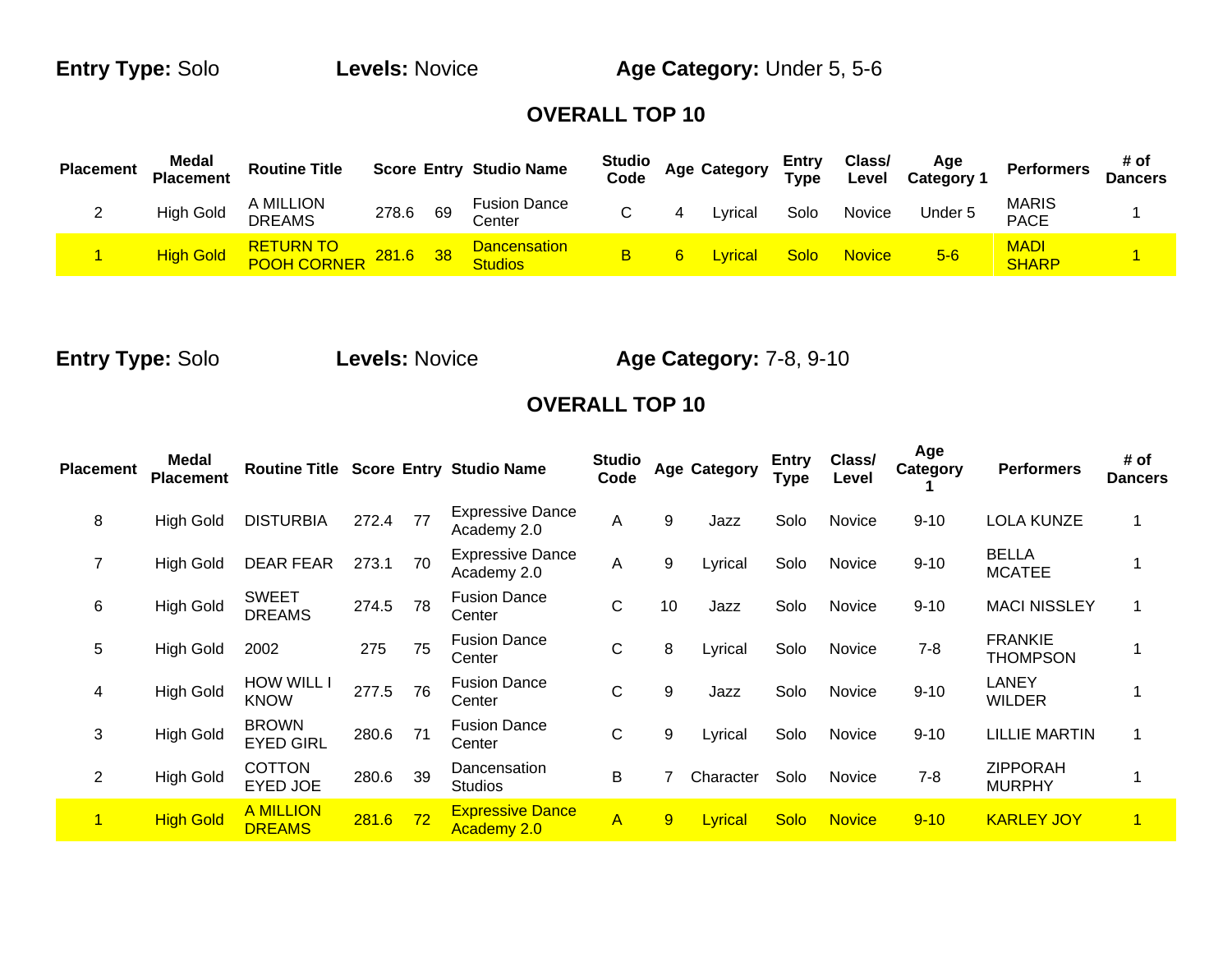**Entry Type:** Solo **Levels:** Intermediate **Age Category:** 7-8, 9-10

#### **OVERALL TOP 10**

| <b>Placement</b> | Medal<br><b>Placement</b> | <b>Routine</b><br><b>Title</b> |       |    | <b>Score Entry Studio Name</b>                 | <b>Studio</b><br>Code |   | <b>Age Category</b> | <b>Entry</b><br><b>Type</b> | Class/<br>Level     | Age<br>Category | <b>Performers</b>                | # of<br><b>Dancers</b> |
|------------------|---------------------------|--------------------------------|-------|----|------------------------------------------------|-----------------------|---|---------------------|-----------------------------|---------------------|-----------------|----------------------------------|------------------------|
|                  | High Gold                 | <b>WITHOUT</b><br>YOU          | 274   | 27 | Dance Central<br>Academy of<br>Performing Arts |                       | 9 | Lyrical             | Solo                        | Intermediate        | 9-10            | <b>ELLIOT</b><br><b>GRABER</b>   |                        |
|                  | <b>High Gold</b>          | <b>HALO</b>                    | 276.9 | 26 | <b>Diamond Dance</b><br><b>Centre</b>          | D                     |   | Lyrical             | <b>Solo</b>                 | <b>Intermediate</b> | $9 - 10$        | <b>MELINA</b><br><b>ESCOBEDO</b> |                        |

**Entry Type:** Solo **Levels:** Novice **Age Category:** 11-12

| <b>Placement</b> | <b>Medal</b><br><b>Placement</b> | <b>Routine Title</b>               |       |    | <b>Score Entry Studio Name</b>        | <b>Studio</b><br>Code | Age             | Category        | <b>Entry</b><br><b>Type</b> | Class/<br>Level | Age<br>Category | <b>Performers</b>              | # of<br><b>Dancers</b> |
|------------------|----------------------------------|------------------------------------|-------|----|---------------------------------------|-----------------------|-----------------|-----------------|-----------------------------|-----------------|-----------------|--------------------------------|------------------------|
| 6                | <b>High Gold</b>                 | <b>WHEN YOU</b><br><b>BELIEVE</b>  | 275.1 | 86 | <b>Fusion Dance</b><br>Center         | С                     | 11              | Lyrical         | Solo                        | Novice          | $11 - 12$       | <b>CARA</b><br><b>WHALEY</b>   |                        |
| 5                | <b>High Gold</b>                 | <b>PRAYING</b>                     | 276.7 | 85 | <b>Fusion Dance</b><br>Center         | С                     | 11              | Lyrical         | Solo                        | Novice          | $11 - 12$       | <b>TRINITY</b><br><b>KING</b>  |                        |
| 4                | Platinum                         | <b>JOHNNY ONE</b><br><b>NOTE</b>   | 282.9 | 56 | Dancensation<br><b>Studios</b>        | B                     | 11              | Song &<br>Dance | Solo                        | Novice          | $11 - 12$       | <b>LILLY RASSI</b>             |                        |
| 3                | Platinum                         | <b>FAVORITE</b><br><b>CRIME</b>    | 285.3 | 41 | Dancensation<br><b>Studios</b>        | B                     | 12 <sup>°</sup> | Contemporary    | Solo                        | Novice          | $11 - 12$       | <b>EVA</b><br><b>CONWAY</b>    |                        |
| $\overline{2}$   | Platinum                         | <b>JEALOUSY</b><br><b>JEALOUSY</b> | 285.5 | 44 | Dancensation<br><b>Studios</b>        | B                     | 12              | Modern          | Solo                        | Novice          | $11 - 12$       | <b>RORY</b><br><b>SHARP</b>    |                        |
| 1                | Platinum                         | <b>REMEDY</b>                      | 286.2 | 42 | <b>Dancensation</b><br><b>Studios</b> | B                     |                 | 12 Contemporary | Solo                        | <b>Novice</b>   | $11 - 12$       | <b>EVIE</b><br><b>FELDKAMP</b> |                        |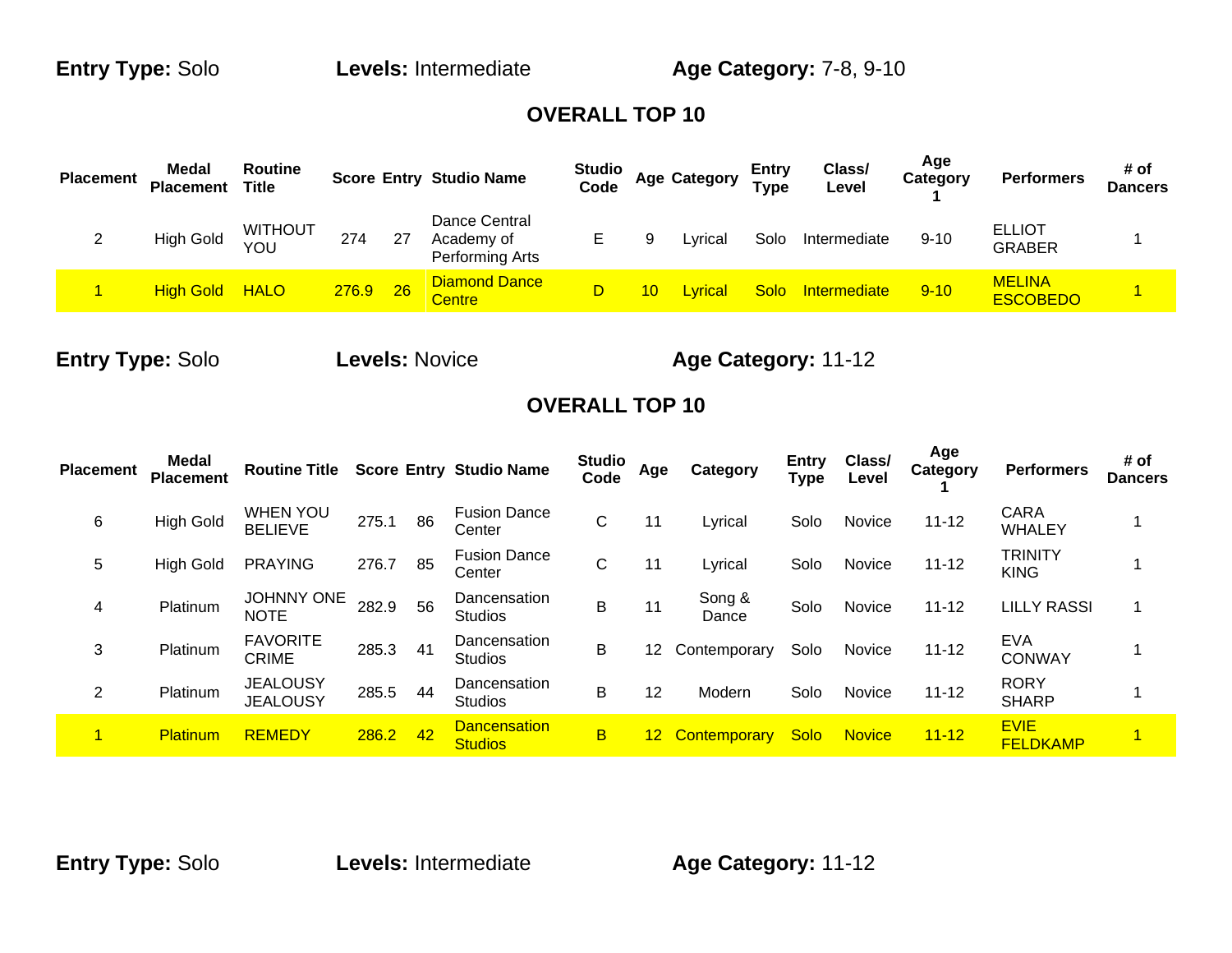| <b>Placement</b>     | <b>Medal</b><br><b>Placement</b> | <b>Routine Title</b>                                                 |       |    | <b>Score Entry Studio Name</b>            | <b>Studio</b><br>Code |    | Age Category    | <b>Entry</b><br><b>Type</b> | Class/<br>Level | Age<br>Category | <b>Performers</b>                                 | # of<br><b>Dancers</b>  |
|----------------------|----------------------------------|----------------------------------------------------------------------|-------|----|-------------------------------------------|-----------------------|----|-----------------|-----------------------------|-----------------|-----------------|---------------------------------------------------|-------------------------|
|                      |                                  |                                                                      |       |    |                                           |                       |    |                 |                             |                 |                 |                                                   |                         |
| $\overline{7}$       | <b>High Gold</b>                 | YOU ARE THE<br><b>REASON</b>                                         | 273.8 | 82 | Expressive<br>Dance Academy<br>2.0        | A                     | 11 | Lyrical         | Solo                        | Intermediate    | $11 - 12$       | <b>ASHLYNN</b><br><b>STEPRO</b>                   |                         |
| 6                    | <b>High Gold</b>                 | <b>DANCING</b><br>QUEEN                                              | 275.8 | 29 | Diamond Dance<br>Centre                   | D                     | 11 | Character       | Solo                        | Intermediate    | $11 - 12$       | <b>KILEY</b><br><b>TUNGETT</b>                    |                         |
| 5                    | <b>High Gold</b>                 | <b>ROCK</b><br>AROUND THE<br><b>CLOCK</b>                            | 278.3 | 30 | Diamond Dance<br>Centre                   | D                     | 11 | Character       | Solo                        | Intermediate    | $11 - 12$       | <b>RACHAEL</b><br><b>CAREY</b>                    |                         |
| 4                    | <b>High Gold</b>                 | <b>KANSAS CITY</b>                                                   | 280.3 | 46 | Dancensation<br><b>Studios</b>            | B                     | 12 | Song &<br>Dance | Solo                        | Intermediate    | $11 - 12$       | <b>LILLY</b><br><b>SHEPHERD</b>                   |                         |
| 3                    | Platinum                         | <b>LOST</b><br><b>WITHOUT</b><br>YOU                                 | 286.8 | 81 | Expressive<br>Dance Academy<br>2.0        | A                     | 12 | Lyrical         | Solo                        | Intermediate    | $11 - 12$       | <b>BAYLEIGH</b><br><b>SULLIVAN</b>                |                         |
| $\overline{2}$       | Platinum                         | <b>SIT DOWN</b><br><b>YOU'RE</b><br><b>ROCKIN THE</b><br><b>BOAT</b> | 287.2 | 47 | Dancensation<br><b>Studios</b>            | B                     | 12 | Song &<br>Dance | Solo                        | Intermediate    | $11 - 12$       | <b>CHANNING</b><br><b>BROOKE</b><br><b>RIVERA</b> |                         |
| $\blacktriangleleft$ | Platinum                         | <b>TALKING IN</b><br><b>YOUR SLEEP</b>                               | 289.9 | 66 | <b>Expressive</b><br>Dance Academy<br>2.0 | $\mathsf{A}$          | 12 | <b>Open</b>     | Solo                        | Intermediate    | $11 - 12$       | <b>NEVAEH</b><br><b>WISE</b>                      | $\overline{\mathbf{1}}$ |

**Entry Type:** Solo **Levels:** Advanced **Age Category:** 11-12

| <b>Placement</b> | <b>Medal</b><br><b>Placement</b> | Routine<br><b>Title</b> |  | <b>Score Entry Studio Name</b> | Studio<br>Code | <b>Age Category</b> | Entry<br>$T$ <sub>Vpe</sub> | Class/<br>Level | Aqe<br><b>Category</b> | <b>Performers</b>            | # of<br><b>Dancers</b> |
|------------------|----------------------------------|-------------------------|--|--------------------------------|----------------|---------------------|-----------------------------|-----------------|------------------------|------------------------------|------------------------|
|                  | <b>Platinum</b>                  | SPIDERMAN 283.9 31      |  | Diamond<br><b>Dance Centre</b> |                | <b>Tap</b>          | <b>Solo</b>                 | Advanced        | $11 - 12$              | <b>KAYLEIGH</b><br>WAKEFIELD |                        |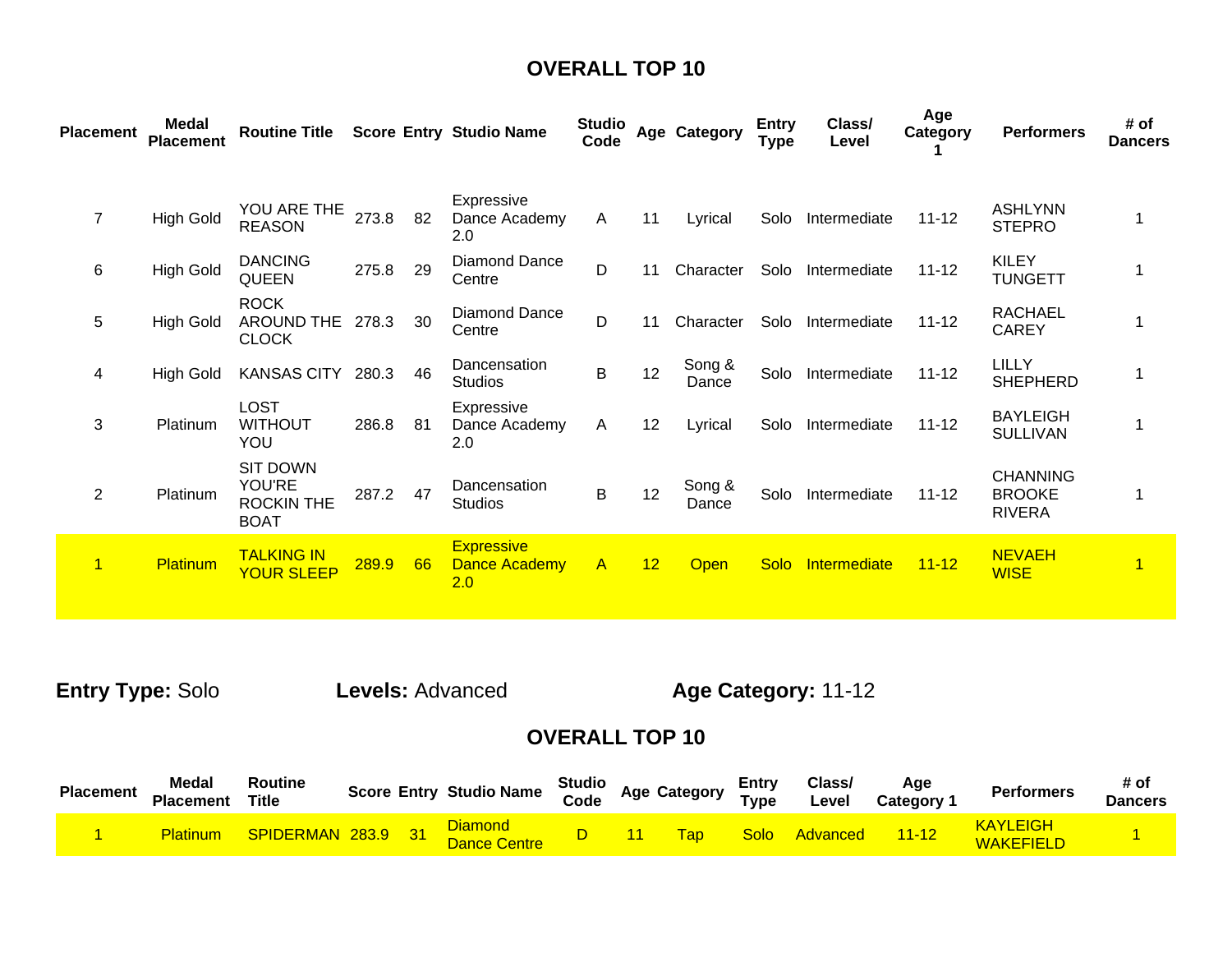**Entry Type:** Solo **Levels:** Novice **Age Category:** 13-14

#### **OVERALL TOP 10**

| <b>Placement</b> | <b>Medal</b><br><b>Placement</b> |                                 |       |    | Routine Title Score Entry Studio Name  | <b>Studio</b><br>Code |    | <b>Age Category</b> | Entry<br><b>Type</b> | Class/<br>Level | Age<br><b>Category 1</b> | <b>Performers</b>              | # of<br><b>Dancers</b> |
|------------------|----------------------------------|---------------------------------|-------|----|----------------------------------------|-----------------------|----|---------------------|----------------------|-----------------|--------------------------|--------------------------------|------------------------|
| 5                | <b>High Gold</b>                 | THE CALL                        | 271.1 | 94 | <b>Expressive Dance</b><br>Academy 2.0 | Α                     | 13 | Lyrical             | Solo                 | Novice          | $13 - 14$                | <b>HEIDI</b><br><b>FORCUM</b>  |                        |
| 4                | <b>High Gold</b>                 | <b>I'LL STAND</b><br>BY YOU     | 274.2 | 95 | <b>Fusion Dance</b><br>Center          | С                     | 13 | Lyrical             | Solo                 | Novice          | $13 - 14$                | <b>AURORA</b><br><b>FRANK</b>  |                        |
| 3                | <b>High Gold</b>                 | <b>SHAKE</b>                    | 275.1 | 97 | <b>Expressive Dance</b><br>Academy 2.0 | A                     | 14 | Jazz                | Solo                 | Novice          | $13 - 14$                | <b>MAYZIE</b><br><b>KIRWER</b> |                        |
| 2                | Platinum                         | <b>MEDICINE</b>                 | 287.8 | 57 | Dancensation<br><b>Studios</b>         | B                     | 13 | Modern              | Solo                 | Novice          | $13 - 14$                | <b>MADALYN</b><br><b>DURST</b> |                        |
|                  | <b>Platinum</b>                  | <b>WAKING UP</b><br><b>SLOW</b> | 288.8 | 96 | <b>Fusion Dance</b><br>Center          | С                     | 13 | Lyrical             | Solo                 | <b>Novice</b>   | $13 - 14$                | <b>MYLEE</b><br><b>ALLEN</b>   |                        |

# **Entry Type:** Solo **Levels:** Intermediate **Age Category:** 13-14

**Age** 

| <b>Placement</b> | Medal<br><b>Placement</b> | <b>Routine Title</b>                   |            |      | <b>Score Entry Studio Name</b>        | <b>Studio</b><br>Code | Age | Category           | <b>Entry</b><br><b>Type</b> | Class/<br>Level   | Age<br>Category | <b>Performers</b>               | # of<br><b>Dancers</b> |
|------------------|---------------------------|----------------------------------------|------------|------|---------------------------------------|-----------------------|-----|--------------------|-----------------------------|-------------------|-----------------|---------------------------------|------------------------|
| 7                | <b>High Gold</b>          | NO ROOTS                               | 277.2      | 106  | Expressive<br>Dance<br>Academy 2.0    | A                     | 14  | Jazz               | Solo                        | Intermediate      | $13 - 14$       | <b>KATIE</b><br><b>BESHEAR</b>  |                        |
| 6                | <b>High Gold</b>          | <b>ONLY US</b>                         | 279.8      | 32   | Dancensation<br><b>Studios</b>        | B                     | 13  | Contemporary       | Solo                        | Intermediate      | $13 - 14$       | <b>EMILY</b><br><b>DEWBERRY</b> | 1                      |
| 5                | Platinum                  | <b>SPARKLING</b><br><b>DIAMONDS</b>    | 286.4      | 34   | Dancensation<br><b>Studios</b>        | B                     | 13  | Musical<br>Theatre | Solo                        | Intermediate      | $13 - 14$       | <b>KENNEDY</b><br>JULIAN        |                        |
| 4                | Platinum                  | DO IT                                  | 290.2      | 104  | <b>Fusion Dance</b><br>Center         | C                     | 14  | Hip Hop            | Solo                        | Intermediate      | $13 - 14$       | <b>LILY</b><br><b>RUSSELL</b>   |                        |
| 3                | Platinum                  | <b>NOT MY</b><br><b>RESPONSIBILITY</b> | 290.3 31.5 |      | Dancensation<br><b>Studios</b>        | Β                     | 14  | Contemporary       | Solo                        | Intermediate      | $13 - 14$       | <b>OLIVIA</b><br><b>HADDOX</b>  |                        |
| 2                | Platinum                  | <b>NEVER ENOUGH</b>                    | 290.3      | 107  | <b>Fusion Dance</b><br>Center         | C                     | 14  | Lyrical            | Solo                        | Intermediate      | $13 - 14$       | CADIE<br><b>HALEY</b>           |                        |
| 1                | <b>Platinum</b>           | <b>OVERWHELMED</b>                     | 290.6      | 32.5 | <b>Dancensation</b><br><b>Studios</b> | B                     | 14  | Contemporary       |                             | Solo Intermediate | $13 - 14$       | <b>ZOE</b><br><b>PETIPRIN</b>   |                        |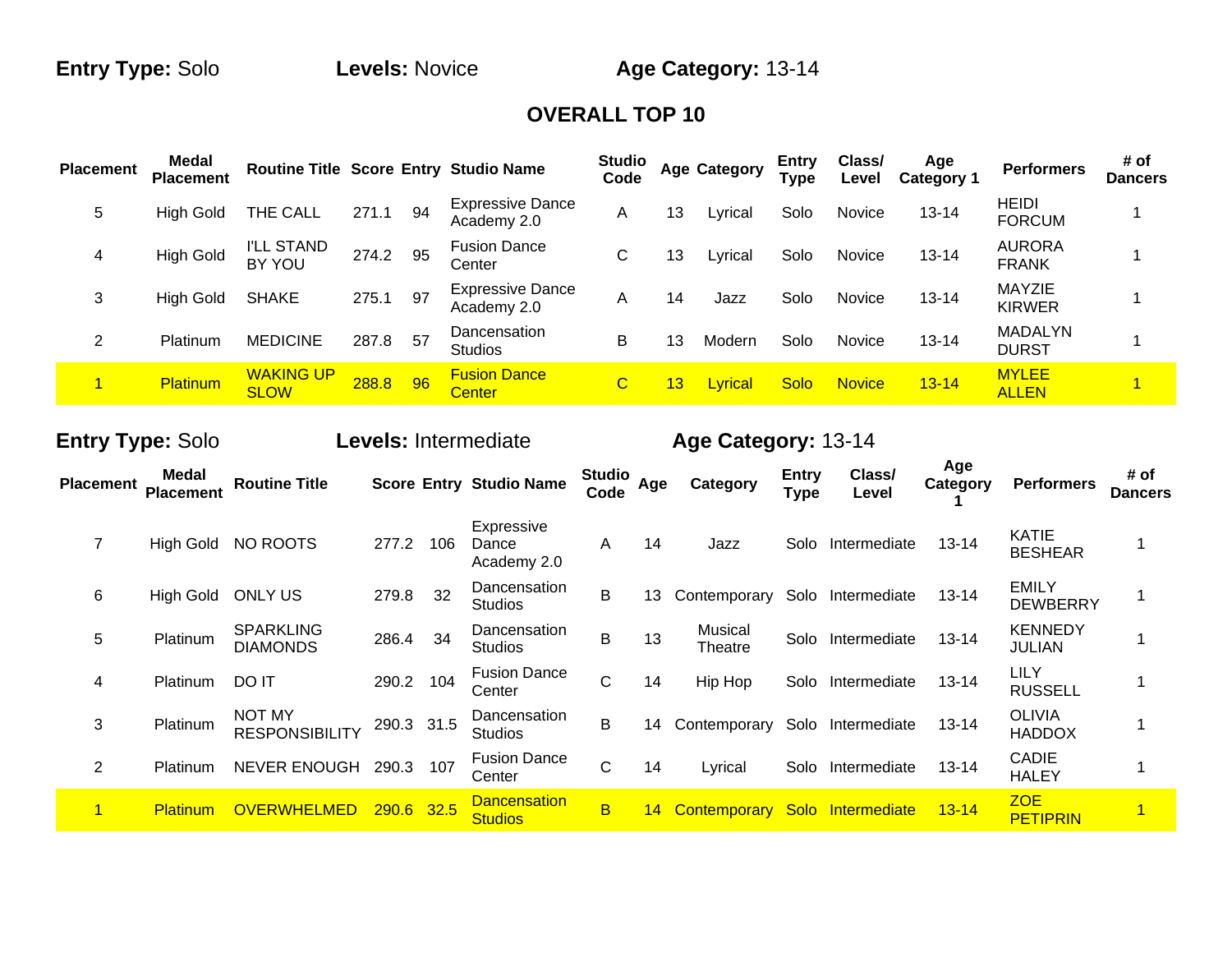**Entry Type:** Solo **Levels:** Novice **Age Category:** 15-16

#### **OVERALL TOP 10**

| <b>Placement</b> | Medal<br><b>Placement</b> | <b>Routine Title</b>                 | <b>Score Entry</b> |     | <b>Studio</b><br><b>Name</b>                   | <b>Studio</b><br>Code   |    | Age Category       | Entry<br>Type | Class/<br>Level | Age<br><b>Category</b> | <b>Performers</b>             | # of<br><b>Dancers</b> |
|------------------|---------------------------|--------------------------------------|--------------------|-----|------------------------------------------------|-------------------------|----|--------------------|---------------|-----------------|------------------------|-------------------------------|------------------------|
| 3                | High Gold                 | <b>CONFIDENT</b>                     | 272.5              | 99  | Fusion<br>Dance<br>Center                      | С                       | 15 | Acrobatic<br>Dance | Solo          | Novice          | $15 - 16$              | ALEX<br><b>SHEPHERD</b>       |                        |
| 2                | <b>High Gold</b>          | <b>SCARED TO</b><br><b>BE LONELY</b> | 276.1              | 100 | Fusion<br>Dance<br>Center                      | С                       | 15 | Lyrical            | Solo          | Novice          | $15 - 16$              | <b>CHELSEA</b><br><b>PATE</b> |                        |
|                  | <b>High Gold</b>          | <b>RESCUE</b>                        | <b>281.1</b>       | 101 | <b>Fusion</b><br><b>Dance</b><br><b>Center</b> | $\overline{\mathbf{C}}$ | 15 | Lyrical            | <b>Solo</b>   | <b>Novice</b>   | $15 - 16$              | <u>LILA</u><br><b>BODKINS</b> | Ч.                     |

**Entry Type:** Solo **Levels:** Intermediate **Age Category:** 15-16

| <b>Placement</b> | Medal<br><b>Placement</b> | Routine<br><b>Title</b>    |            |     | <b>Score Entry Studio Name</b>       | <b>Studio</b><br>Code | Age | Category        | Entry<br><b>Type</b> | Class/<br>Level | Age<br>Category 1 | <b>Performers</b>               | # of<br><b>Dancers</b> |
|------------------|---------------------------|----------------------------|------------|-----|--------------------------------------|-----------------------|-----|-----------------|----------------------|-----------------|-------------------|---------------------------------|------------------------|
| 3                | High Gold                 | <b>PIECES</b>              | 280.6 35.5 |     | Dancensation<br><b>Studios</b>       | B                     |     | 15 Contemporary | Solo                 | Intermediate    | $15 - 16$         | <b>ELLIE</b><br><b>SOLINGER</b> |                        |
| $\sim$           | Platinum                  | <b>PYT</b>                 | 284.5      | 119 | <b>Fusion Dance</b><br>Center        |                       | 15  | Jazz            | Solo                 | Intermediate    | $15 - 16$         | <b>JORJA</b><br>_AMM            |                        |
|                  | Platinum                  | <b>YOUR</b><br><b>SONG</b> | 290.9      | 102 | <b>Fusion Dance</b><br><b>Center</b> | C                     | 16  | Lyrical         | <b>Solo</b>          | Intermediate    | $15 - 16$         | <b>YARRA</b><br><b>ELLETT</b>   |                        |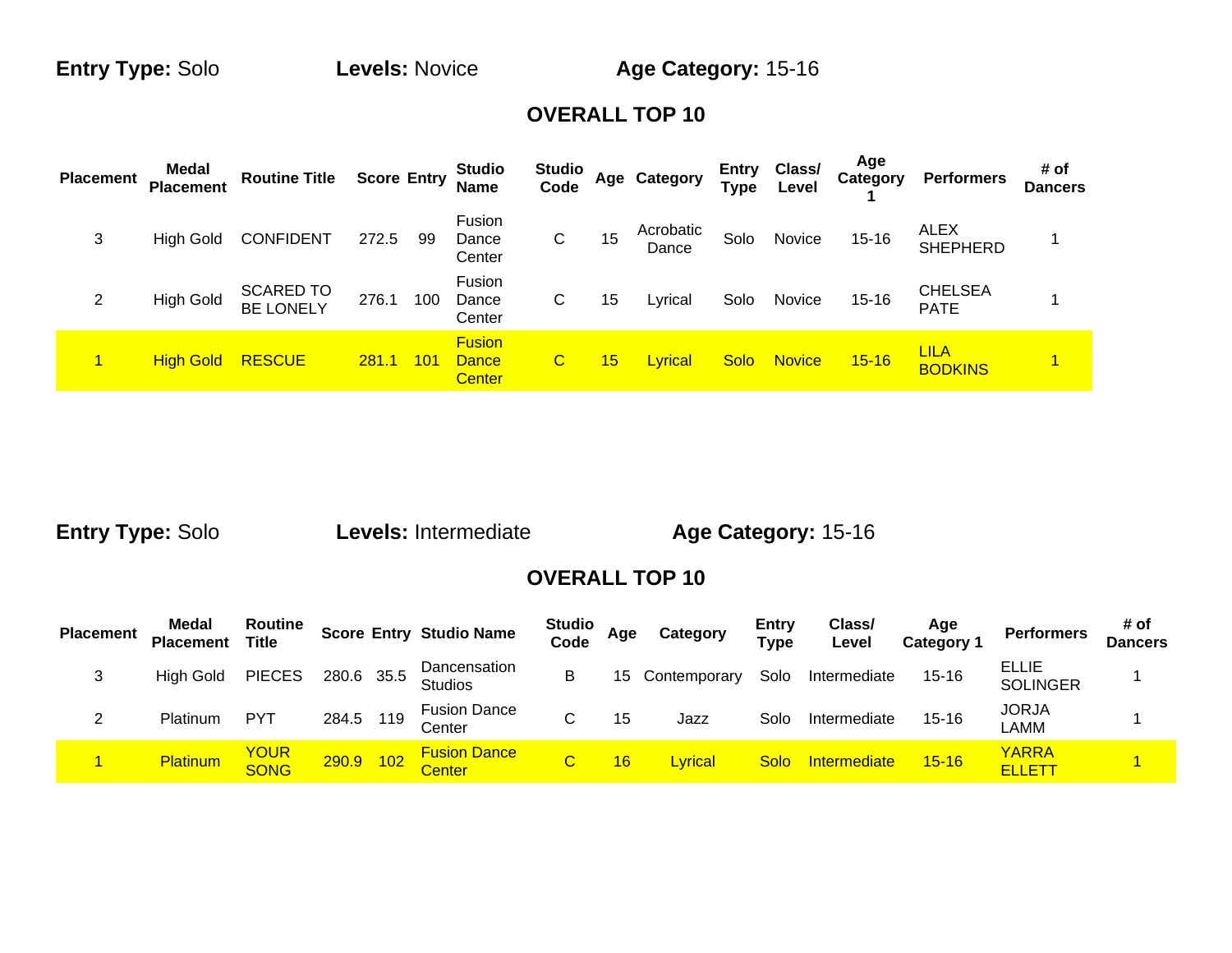**Entry Type:** Solo **Levels:** Advanced **Age Category:** 15-16

### **OVERALL TOP 10**

| <b>Placement</b> | Medal<br><b>Placement</b> | Routine Title Score Entry Studio Name |       |     |                                | <b>Studio</b><br>Code | Age | Category        | <b>Entry</b><br>Type | Class/<br>Level | Age<br>Category | <b>Performers</b>                   | # of<br><b>Dancers</b> |
|------------------|---------------------------|---------------------------------------|-------|-----|--------------------------------|-----------------------|-----|-----------------|----------------------|-----------------|-----------------|-------------------------------------|------------------------|
| 6                | Platinum                  | <b>GHOST</b><br><b>TOWN</b>           | 282.6 | 118 | <b>Fusion Dance</b><br>Center  | C                     | 16  | Contemporary    | Solo                 | Advanced        | $15 - 16$       | <b>CHEYENNE</b><br><b>PEMBERTON</b> |                        |
| 5                | Platinum                  | <b>NEVER LOVE</b><br><b>AGAIN</b>     | 286.8 | 112 | <b>Fusion Dance</b><br>Center  | С                     | 15  | Contemporary    | Solo                 | Advanced        | $15 - 16$       | <b>MAGGIE</b><br><b>HUDSON</b>      |                        |
| 4                | Platinum                  | <b>BOUND TO</b><br>YOU                | 288.5 | 36  | Dancensation<br>Studios        | B                     | 16  | Contemporary    | Solo                 | Advanced        | $15 - 16$       | <b>CATHERINE</b><br><b>DEWBERRY</b> |                        |
| 3                | Platinum                  | <b>SAY IT TO</b><br><b>ME NOW</b>     | 288.6 | 60  | Dancensation<br><b>Studios</b> | B                     | 16  | Song &<br>Dance | Solo                 | Advanced        | $15 - 16$       | <b>KAMERON</b><br><b>JULIAN</b>     |                        |
| $\overline{2}$   | <b>SHINE ON</b>           | NO DAY BUT<br>TODAY                   | 294.6 | 109 | <b>Fusion Dance</b><br>Center  | С                     | 16  | Lyrical         | Solo                 | Advanced        | $15 - 16$       | <b>ANDREA</b><br><b>WILLIAMS</b>    |                        |
| $\mathbf{1}$     | <b>SHINE ON</b>           | REMEMBER                              | 295.8 | 110 | <b>Fusion Dance</b><br>Center  | $\overline{C}$        | 16  | Lyrical         | Solo                 | Advanced        | $15 - 16$       | <b>RYLAN</b><br><b>SIMPSON</b>      |                        |

# **Entry Type:** Solo **Levels:** Novice **Age Category:** 17-18

| <b>Placement</b> | <b>Medal</b><br><b>Placement</b> | Routine<br>Title                       |       |     | <b>Studio</b><br>Score Entry Name              | Studio<br>Age Category<br>Code |                | Entry<br><b>Type</b> | Class/        | Age       | Age<br>Level Category 1 Category 2 | <b>Performers</b>    | # of<br><b>Dancers</b> |
|------------------|----------------------------------|----------------------------------------|-------|-----|------------------------------------------------|--------------------------------|----------------|----------------------|---------------|-----------|------------------------------------|----------------------|------------------------|
|                  | <b>Platinum</b>                  | <b>DON'T</b><br><b>WATCH ME</b><br>CRY | 288.4 | 105 | <b>Fusion</b><br><b>Dance</b><br><b>Center</b> |                                | <u>-vrical</u> | Solol                | <b>Novice</b> | $17 - 18$ |                                    | <b>ELLA</b><br>GRIES |                        |

# **Entry Type:** Solo **Levels:** Intermediate **Age Category:** 17-18

| <b>Placement</b> | <b>Medal</b><br><b>Placement</b> | Routine<br>Title      |       | <b>Score Entry Studio Name</b>                          | <b>Studio</b><br>Code |       | <b>Age Category</b> | Entry<br><b>Type</b> | Class/<br>Level   | Age<br>Category 1 | <b>Performers</b> | # of<br><b>Dancers</b> |
|------------------|----------------------------------|-----------------------|-------|---------------------------------------------------------|-----------------------|-------|---------------------|----------------------|-------------------|-------------------|-------------------|------------------------|
|                  | <b>High Gold</b>                 | <b>WITHOUT</b><br>YOU | 278.3 | <b>Expressive</b><br>108 Dance Academy<br>$2.0^{\circ}$ | $\overline{A}$        | $-17$ | <b>Lyrical</b>      |                      | Solo Intermediate | $17 - 18$         | ALY<br>SPALDING   |                        |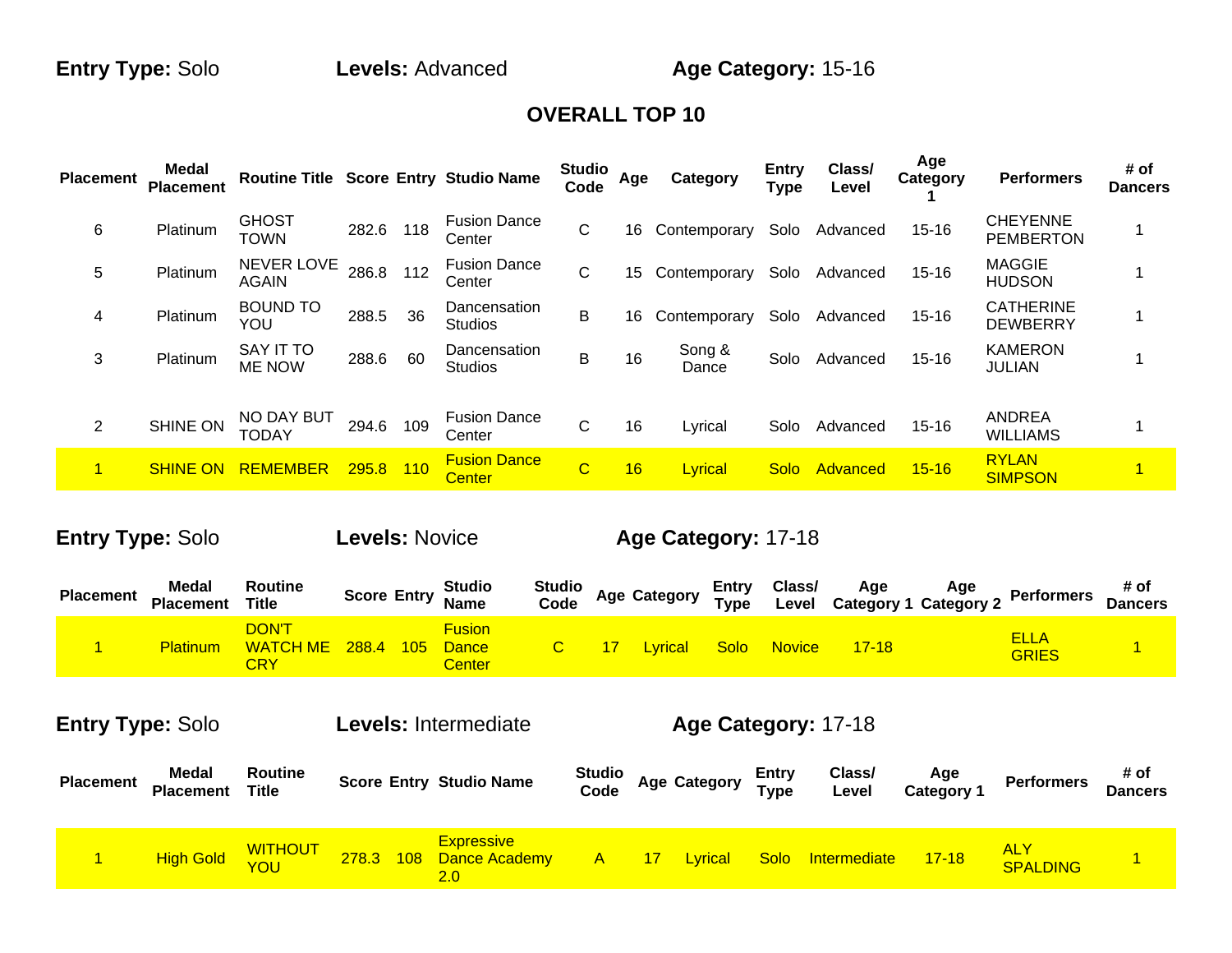**Entry Type:** Solo **Levels:** Advanced **Age Category:** 15-16

### **OVERALL TOP 10**

| <b>Placement</b> | Medal<br><b>Placement</b> | <b>Routine Title Score Entry Studio Name</b> |       |     |                                      | Studio<br>Code          | Age | <b>Category</b> | Entry<br><b>Type</b> | Class/<br>Level | Age<br>Category | <b>Performers</b>                   | # of<br><b>Dancers</b> |
|------------------|---------------------------|----------------------------------------------|-------|-----|--------------------------------------|-------------------------|-----|-----------------|----------------------|-----------------|-----------------|-------------------------------------|------------------------|
| 6                | Platinum                  | <b>GHOST</b><br><b>TOWN</b>                  | 282.6 | 118 | <b>Fusion Dance</b><br>Center        | C                       | 16  | Contemporary    | Solo                 | Advanced        | $15 - 16$       | <b>CHEYENNE</b><br><b>PEMBERTON</b> |                        |
| 5                | Platinum                  | NEVER LOVE<br><b>AGAIN</b>                   | 286.8 | 112 | <b>Fusion Dance</b><br>Center        | C                       | 15  | Contemporary    | Solo                 | Advanced        | $15 - 16$       | <b>MAGGIE</b><br><b>HUDSON</b>      |                        |
| 4                | Platinum                  | <b>BOUND TO</b><br>YOU                       | 288.5 | 36  | Dancensation<br><b>Studios</b>       | B                       | 16  | Contemporary    | Solo                 | Advanced        | $15 - 16$       | <b>CATHERINE</b><br><b>DEWBERRY</b> |                        |
| 3                | Platinum                  | SAY IT TO<br>ME NOW                          | 288.6 | 60  | Dancensation<br><b>Studios</b>       | B                       | 16  | Song &<br>Dance | Solo                 | Advanced        | $15 - 16$       | <b>KAMERON</b><br><b>JULIAN</b>     |                        |
| $\overline{2}$   | <b>SHINE ON</b>           | NO DAY BUT<br>TODAY                          | 294.6 | 109 | <b>Fusion Dance</b><br>Center        | C                       | 16  | Lyrical         | Solo                 | Advanced        | $15 - 16$       | <b>ANDREA</b><br><b>WILLIAMS</b>    |                        |
|                  | <b>SHINE ON</b>           | <b>REMEMBER</b>                              | 295.8 | 110 | <b>Fusion Dance</b><br><b>Center</b> | $\overline{\mathsf{C}}$ | 16  | Lyrical         | Solo                 | Advanced        | $15 - 16$       | <b>RYLAN</b><br><b>SIMPSON</b>      |                        |

**Entry Type:** Solo **Levels:** Advanced **Age Category:** 17-18

| <b>Placement</b> | Medal<br><b>Placement</b> | <b>Routine Title</b>                |       |    | <b>Score Entry Studio</b><br>Name               | Studio $\lambda$<br>Code | Age | Category                      | Entry<br>Type | Class/<br>Level | Age<br>Category | <b>Performers</b>                | # of<br><b>Dancers</b> |
|------------------|---------------------------|-------------------------------------|-------|----|-------------------------------------------------|--------------------------|-----|-------------------------------|---------------|-----------------|-----------------|----------------------------------|------------------------|
|                  | <b>Platinum</b>           | <b>WAYFARING</b><br><b>STRANGER</b> | 286.2 | 37 | <b>Diamond</b><br><b>Dance</b><br><b>Centre</b> |                          |     | 17 Contemporary Solo Advanced |               |                 | $17-18$         | <b>PAYTON</b><br><b>CHRISTIE</b> |                        |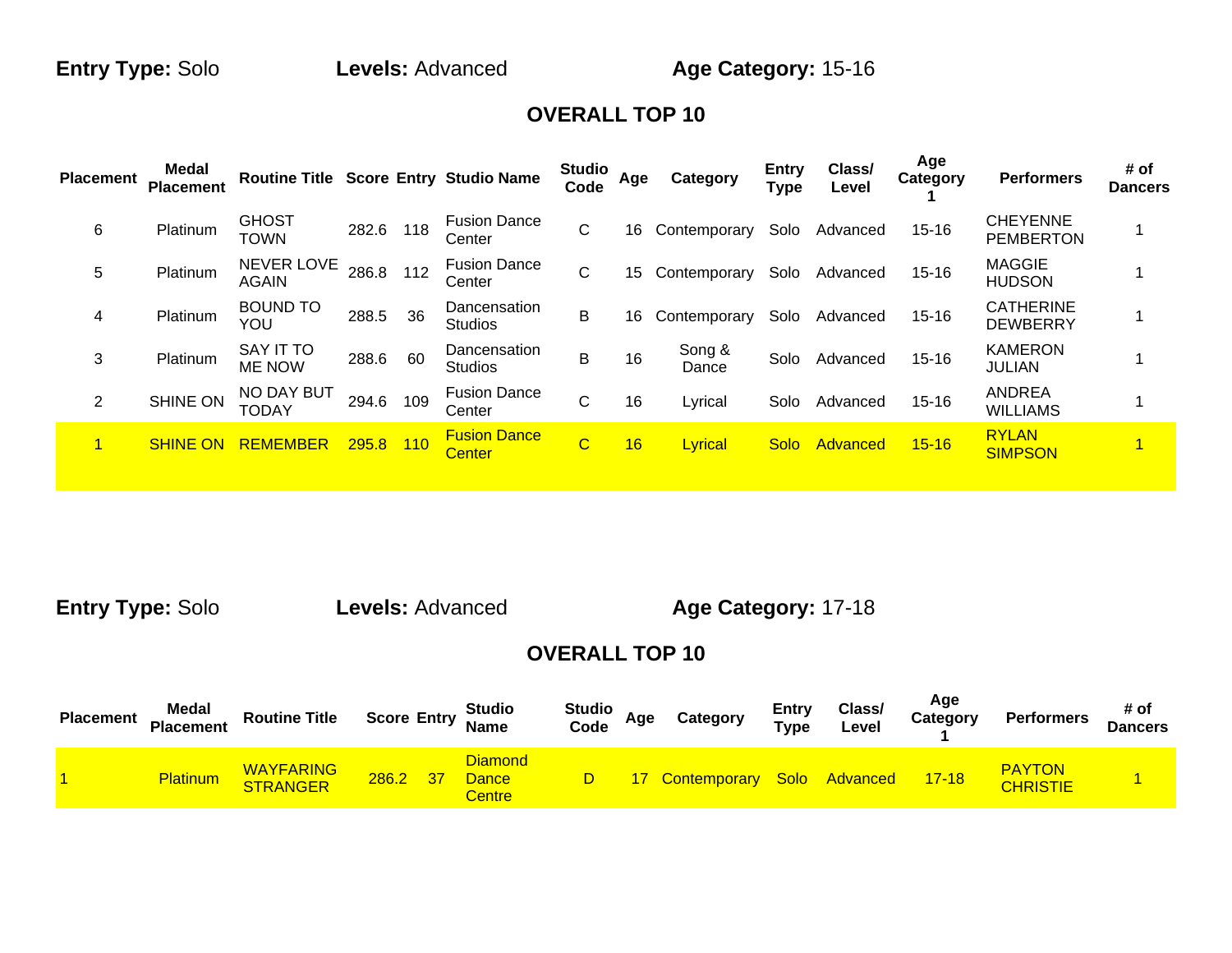**Entry Type:** Duet/ Trio **Levels:** Novice **Age Category:** 7-8, 9-10

#### **OVERALL TOP 10**

| <b>Placement</b> | Medal<br><b>Placement</b> |                                                      |           | Routine Title Score Entry Studio Name | <b>Studio</b><br>Code |   | <b>Age Category</b> |               | Entry Class/<br>Type Level | Age<br>Category | <b>Performers</b>                                          | # of<br><b>Dancers</b> |
|------------------|---------------------------|------------------------------------------------------|-----------|---------------------------------------|-----------------------|---|---------------------|---------------|----------------------------|-----------------|------------------------------------------------------------|------------------------|
|                  | <b>High Gold</b>          | <b>UPTOWN</b><br><b>GIRL</b>                         | 271.5     | Dancensation<br><b>Studios</b>        |                       |   | Character           | Duet/<br>Trio | Novice                     | 7-8             | <b>DOMINIC</b><br>PRESTIGIACOMO,<br><b>MADI SHARP</b>      | ⌒                      |
|                  | <b>High Gold</b>          | <b>GIRLS JUST</b><br><b>WANNA</b><br><b>HAVE FUN</b> | 272.6 116 | <b>Fusion Dance</b><br><b>Center</b>  |                       | 9 | Jazz                | Duet/<br>Trio | <b>Novice</b>              | $9 - 10$        | <b>FRANKIE</b><br><b>THOMPSON, LILLIE</b><br><b>MARTIN</b> | $\overline{2}$         |

**Entry Type:** Duet/ Trio **Levels:** Novice **Age Category:** 11-12

#### **OVERALL TOP 10**

| <b>Placement</b> | Medal<br><b>Placement</b> | <b>Routine Title Score Entry Studio</b><br>Name |     |     |                                         | Studio<br>Code | <b>Age Category</b> | Entry<br>Type | Class/<br>∟evel | Age<br><b>Category 1</b> | <b>Performers</b>                          | # of<br>Dancers |
|------------------|---------------------------|-------------------------------------------------|-----|-----|-----------------------------------------|----------------|---------------------|---------------|-----------------|--------------------------|--------------------------------------------|-----------------|
|                  | High Gold                 | <b>YOU'RE THE</b>                               | 270 | 123 | <b>Fusion</b><br><b>Dance</b><br>Center |                | Lyrical Duet        |               | <b>Novice</b>   | $11 - 12$                | <b>CARA WHALEY,</b><br><b>MACI NISSLEY</b> |                 |

**Entry Type:** Duet/ Trio **Levels:** Advanced **Age Category:** 11-12

| <b>Placement</b> | Medal<br><b>Placement</b> | Routine<br><b>Title</b> |          | <b>Score Entry Studio</b><br>Name               |  | Studio<br>Code Age Category | <b>Entry</b><br><b>Type</b> | Class/<br>Level | Age<br>Category                   | <b>Performers</b>                                                                | # of<br>Dancers |
|------------------|---------------------------|-------------------------|----------|-------------------------------------------------|--|-----------------------------|-----------------------------|-----------------|-----------------------------------|----------------------------------------------------------------------------------|-----------------|
|                  | <b>Platinum</b>           | <b>SHELL</b><br>SHOCKED | 282.3 13 | <b>Diamond</b><br><b>Dance</b><br><b>Centre</b> |  |                             |                             |                 | D 11 Hip Hop Duet/ Advanced 11-12 | <b>KAYLEIGH</b><br><b>WAKEFIELD, MELINA</b><br>ESCOBEDO,<br><b>RACHAEL CAREY</b> |                 |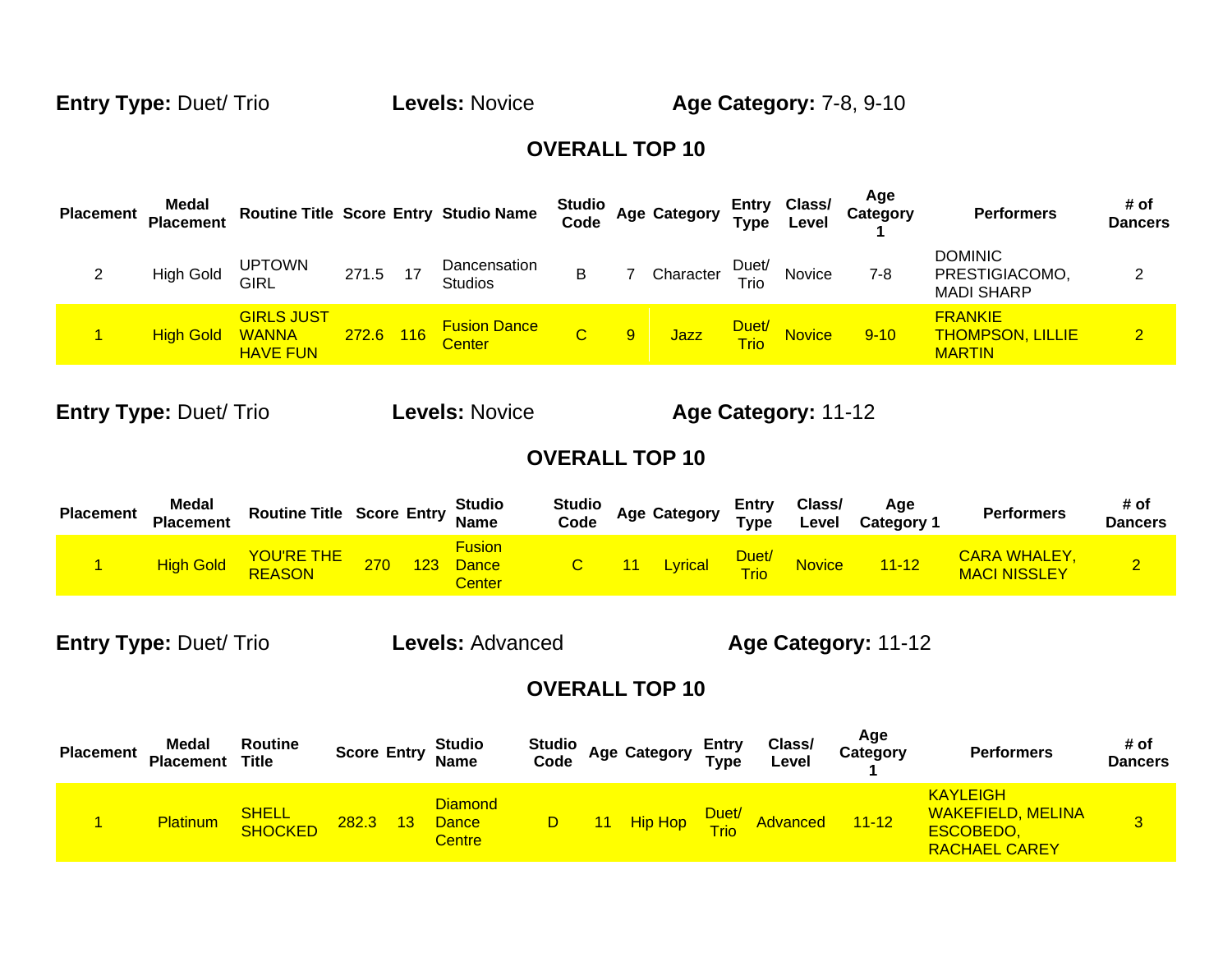| <b>Placement</b> | <b>Medal</b><br><b>Placement</b> | <b>Routine</b><br><b>Title</b> |     |    | <b>Score Entry Studio Name</b>        | <b>Studio</b><br>Code |    | Age Category                     | <b>Entry</b><br><b>Type</b> | Class/<br>Level | Age<br>Category | <b>Performers</b>                                                        | # of<br><b>Dancers</b> |
|------------------|----------------------------------|--------------------------------|-----|----|---------------------------------------|-----------------------|----|----------------------------------|-----------------------------|-----------------|-----------------|--------------------------------------------------------------------------|------------------------|
|                  | Platinum                         | <b>WILL</b><br><b>WAIT</b>     | 285 | 65 | Expressive<br>Dance Academy<br>2.0    | A                     | 13 | Lyrical                          | Duet/<br>Trio               | Intermediate    | $13 - 14$       | <b>BAYLEIGH</b><br>SULLIVAN, KATIE<br><b>BESHEAR</b>                     | 2                      |
|                  | <b>Platinum</b>                  | LAST<br>DANCE 290.2 35         |     |    | <b>Dancensation</b><br><b>Studios</b> | B                     | 13 | <b>Musical</b><br><b>Theatre</b> | Duet/<br><b>Trio</b>        | Intermediate    | $13 - 14$       | <b>CHANNING</b><br><b>BROOKE</b><br><b>RIVERA, DREW</b><br><b>ASHLEY</b> | $\overline{2}$         |

**Entry Type:** Duet/ Trio **Levels:** Advanced **Age Category:** 13-14

#### **OVERALL TOP 10**

| <b>Placement</b> | Medal<br><b>Placement</b> | Routine<br>Title                            |       | <b>Score Entry</b> | <b>Studio</b><br><b>Name</b>      | Studio<br>Code | <b>Age Category</b> | <b>Entry</b><br><b>Type</b> | Class/<br>Level | Age<br>Category | <b>Performers</b>                                       | # of<br>Dancers |
|------------------|---------------------------|---------------------------------------------|-------|--------------------|-----------------------------------|----------------|---------------------|-----------------------------|-----------------|-----------------|---------------------------------------------------------|-----------------|
|                  | <b>High Gold</b>          | <b>BROWN</b><br><b>DERBY</b><br><b>JUMP</b> | 279.5 |                    | Diamond<br>Dance<br><b>Centre</b> |                | <b>Tap</b>          | Duet/<br><b>Trio</b>        | Advanced        | $3 - 14$        | <b>KAYLEIGH</b><br>WAKEFIELD,<br><b>PAYTON CHRISTIE</b> |                 |

**Entry Type:** Duet/ Trio **Levels:** Advanced **Age Category:** 15-16

| <b>Placement</b> | Medal<br><b>Placement</b> | Routine<br><b>Title</b>                             | <b>Score Entry</b> |    | <b>Studio</b><br><b>Name</b>            | <b>Studio</b><br>Code |    | <b>Age Category</b> | Entry<br><b>Type</b> | Class/<br>Level | Age<br>Category | <b>Performers</b>                                                        | # of<br>Dancers |
|------------------|---------------------------|-----------------------------------------------------|--------------------|----|-----------------------------------------|-----------------------|----|---------------------|----------------------|-----------------|-----------------|--------------------------------------------------------------------------|-----------------|
|                  | <b>Platinum</b>           | <b>DON'T</b><br><b>THINK</b><br><b>ABOUT</b><br>YOU | <b>291.8</b>       | 84 | <b>Fusion</b><br>Dance<br><b>Center</b> |                       | 16 | Lyrical             | Duet/<br>Trio        | Advanced        | $15 - 16$       | <b>ANDREA WILLIAMS,</b><br><b>MAGGIE HUDSON,</b><br><b>RYLAN SIMPSON</b> | 3               |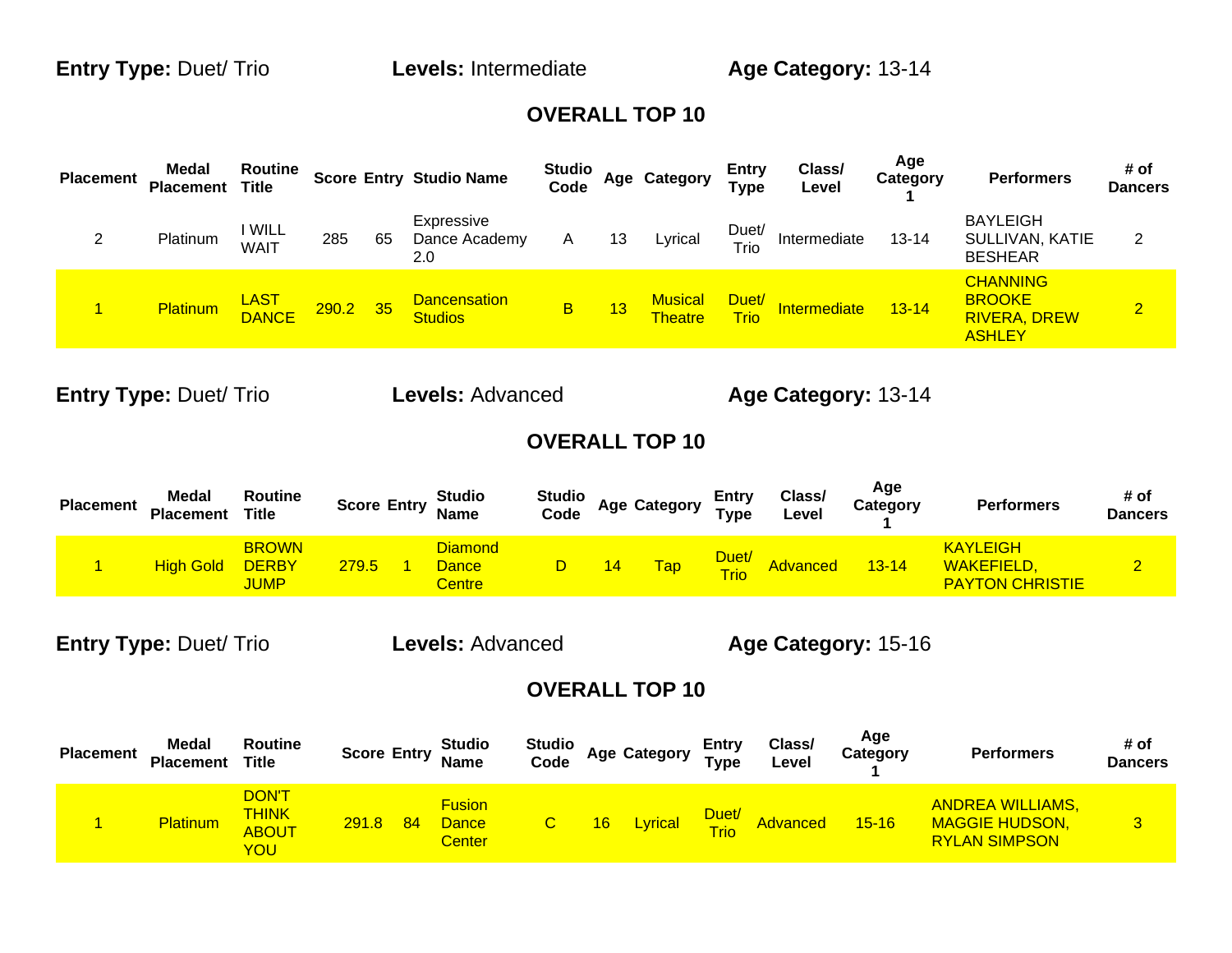| <b>Placement</b> | <b>Medal</b><br><b>Placement</b> | <b>Routine Title</b>                             |       |                | <b>Score Entry Studio Name</b>         | <b>Studio</b><br>Code | Age            | Category           | <b>Entry</b><br><b>Type</b> | Class/<br>Level | Age<br><b>Category 1</b> | # of<br><b>Dancers</b>  |
|------------------|----------------------------------|--------------------------------------------------|-------|----------------|----------------------------------------|-----------------------|----------------|--------------------|-----------------------------|-----------------|--------------------------|-------------------------|
| 7                | <b>High Gold</b>                 | CHECK IT OUT                                     | 264.9 | 122            | <b>Expressive Dance</b><br>Academy 2.0 | A                     |                | Jazz               | Small<br>Group              | Novice          | $7 - 8$                  | 4                       |
| 6                | <b>High Gold</b>                 | <b>MOVE</b>                                      | 270.1 | 121            | <b>Fusion Dance</b><br>Center          | $\mathsf{C}$          |                | Jazz               | Small<br>Group              | Novice          | $7 - 8$                  | 4                       |
| 5                | <b>High Gold</b>                 | <b>LOSE CONTROL</b>                              | 272.8 | 89             | <b>Fusion Dance</b><br>Center          | C                     | 8              | Hip Hop            | Small<br>Group              | Novice          | $7 - 8$                  | 4                       |
| 4                | <b>High Gold</b>                 | <b>FOCUS ON ME</b>                               | 273.7 | 130            | <b>Fusion Dance</b><br>Center          | C                     | 8              | Cheer/<br>Pom      | Small<br>Group              | Novice          | $7 - 8$                  | 5                       |
| 3                | <b>High Gold</b>                 | <b>NEVER FULLY</b><br>DRESSED WITHOUT<br>A SMILE | 275.8 | $\overline{2}$ | Dancensation<br><b>Studios</b>         | B                     | 8              | Musical<br>Theatre | Small<br>Group              | Novice          | $7 - 8$                  | 4                       |
| $\overline{2}$   | <b>High Gold</b>                 | <b>BOOGIE WOOGIE</b><br><b>BUGLE BOY</b>         | 276.5 | 114            | <b>Expressive Dance</b><br>Academy 2.0 | A                     | 7              | Tap                | Small<br>Group              | Novice          | $7 - 8$                  | 4                       |
| 1                | <b>High Gold</b>                 | <b>LIPGLOSS</b>                                  | 276.5 | 90             | <b>Expressive Dance</b><br>Academy 2.0 | $\overline{A}$        | $\overline{7}$ | <b>Hip Hop</b>     | <b>Small</b><br>Group       | <b>Novice</b>   | $7 - 8$                  | $\overline{\mathbf{4}}$ |

**Entry Type:** Small Group **Levels:** Novice **Age Category:** 9-10

| <b>Placement</b> | <b>Medal</b><br><b>Placement</b> | <b>Routine Title</b> |       |              | <b>Score Entry Studio Name</b>                | <b>Studio</b><br>Code |   | <b>Age Category</b> | <b>Entry</b><br><b>Type</b> | Class/<br>Level | Age<br><b>Category 1</b> | # of<br><b>Dancers</b> |
|------------------|----------------------------------|----------------------|-------|--------------|-----------------------------------------------|-----------------------|---|---------------------|-----------------------------|-----------------|--------------------------|------------------------|
| 4                | <b>High Gold</b>                 | ALL WILL BE<br>WELL  | 270.9 | 98           | <b>Expressive Dance</b><br>Academy 2.0        | A                     | 9 | Lyrical             | Small<br>Group              | <b>Novice</b>   | $9 - 10$                 | 6                      |
| 3                | High Gold                        | <b>BIRTHDAY</b>      | 276.9 | 91           | <b>Expressive Dance</b><br>Academy 2.0        | A                     | 9 | Hip Hop             | Small<br>Group              | <b>Novice</b>   | $9 - 10$                 | 6                      |
| 2                | <b>High Gold</b>                 | MR. POSTMAN 277.2    |       | 11           | <b>Dancensation Studios</b>                   | В                     | 9 | Character           | Small<br>Group              | Novice          | $9 - 10$                 | 8                      |
|                  | <b>High Gold</b>                 | <b>LOVE SHACK</b>    | 279.2 | $\sqrt{115}$ | <b>Expressive Dance</b><br><b>Academy 2.0</b> | $\mathsf{A}$          | 9 | Jazz                | <b>Small</b><br>Group       | <b>Novice</b>   | $9 - 10$                 | $6\overline{6}$        |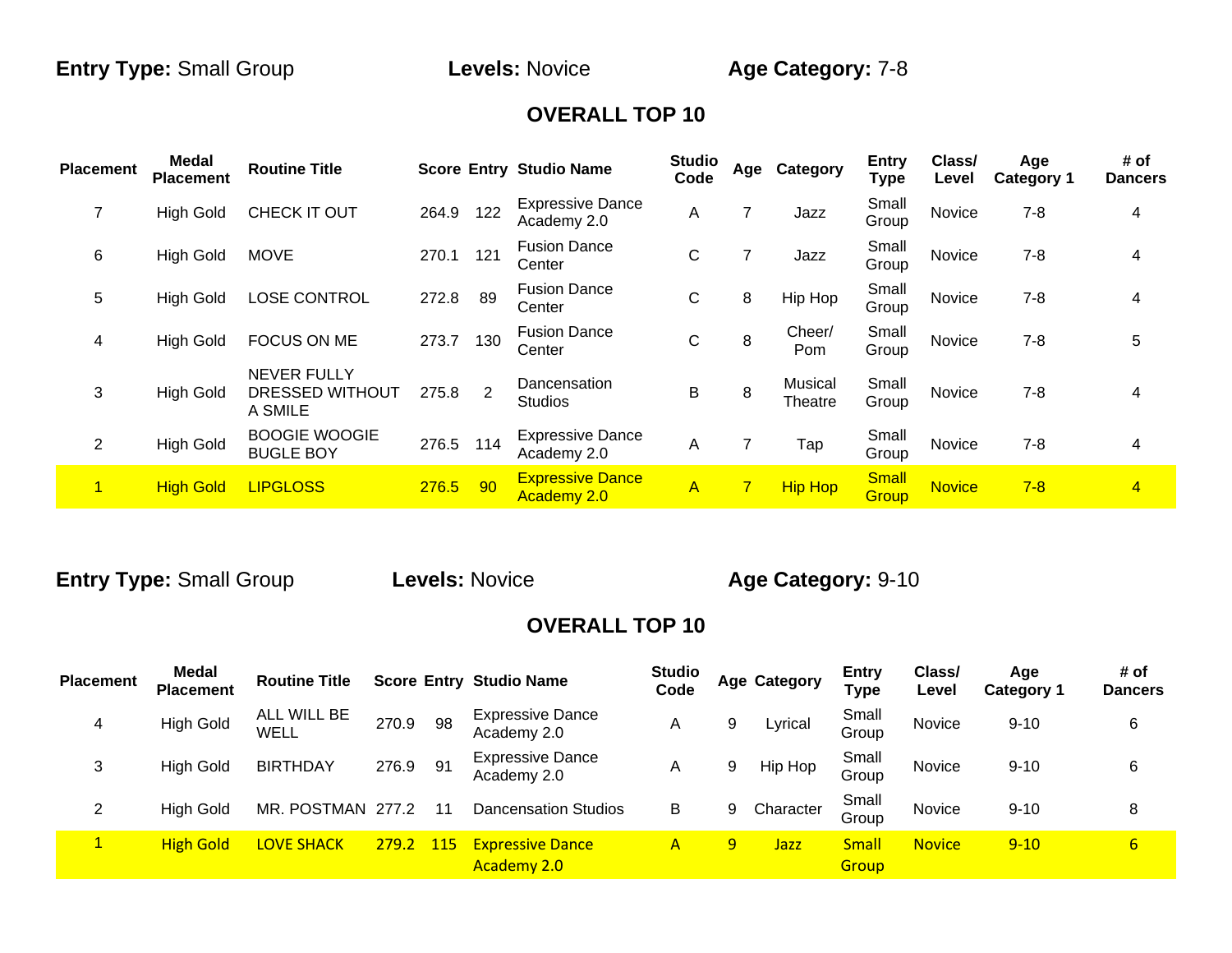| <b>Placement</b> | <b>Medal</b><br><b>Placement</b> | <b>Routine Title</b>                 |       |     | <b>Score Entry Studio Name</b>         | <b>Studio</b><br>Code | Age | Category           | <b>Entry</b><br>Type  | Class/<br>Level | Age<br><b>Category 1</b> | # of<br><b>Dancers</b> |
|------------------|----------------------------------|--------------------------------------|-------|-----|----------------------------------------|-----------------------|-----|--------------------|-----------------------|-----------------|--------------------------|------------------------|
| 4                | <b>High Gold</b>                 | <b>GETCHA HEAD</b><br>IN THE GAME    | 265.3 | 124 | <b>Expressive Dance</b><br>Academy 2.0 | A                     |     | Tap                | Small<br>Group        | Novice          | $11 - 12$                | 5                      |
| 3                | <b>High Gold</b>                 | <b>HIDE &amp; SEEK</b>               | 280.4 | 12  | <b>Dancensation</b><br><b>Studios</b>  | B                     | 12  | Modern             | Small<br>Group        | Novice          | $11 - 12$                |                        |
| ົ                | Platinum                         | TIME WARP                            | 282.6 | 5   | <b>Dancensation</b><br><b>Studios</b>  | B                     | 12  | Musical<br>Theatre | Small<br>Group        | Novice          | $11 - 12$                | 8                      |
|                  | Platinum                         | <b>SHINE ON YOUR</b><br><b>SHOES</b> | 283.6 | 19  | <b>Dancensation</b><br><b>Studios</b>  | в                     | 12  | <b>Tap</b>         | <b>Small</b><br>Group | <b>Novice</b>   | $11 - 12$                | $\mathbf{8}$           |

**Entry Type:** Small Group **Levels:** Intermediate **Age Category:** 11-12

| <b>Placement</b> | <b>Medal</b><br><b>Placement</b> | <b>Routine Title</b>                     | <b>Score Entry Studio Name</b>                 | <b>Studio</b><br>Code | <b>Age Category</b> | <b>Entry</b><br>Type          | Class/<br>Level     | Aae<br><b>Category</b> | # of<br><b>Dancers</b> |
|------------------|----------------------------------|------------------------------------------|------------------------------------------------|-----------------------|---------------------|-------------------------------|---------------------|------------------------|------------------------|
|                  | <b>High Gold</b>                 | <mark>THIS IS</mark><br><b>HALLOWEEN</b> | <b>Diamond Dance</b><br>264.9<br><b>Centre</b> |                       | Character           | <u>Small_</u><br><b>Group</b> | <b>Intermediate</b> | $11 - 12$              |                        |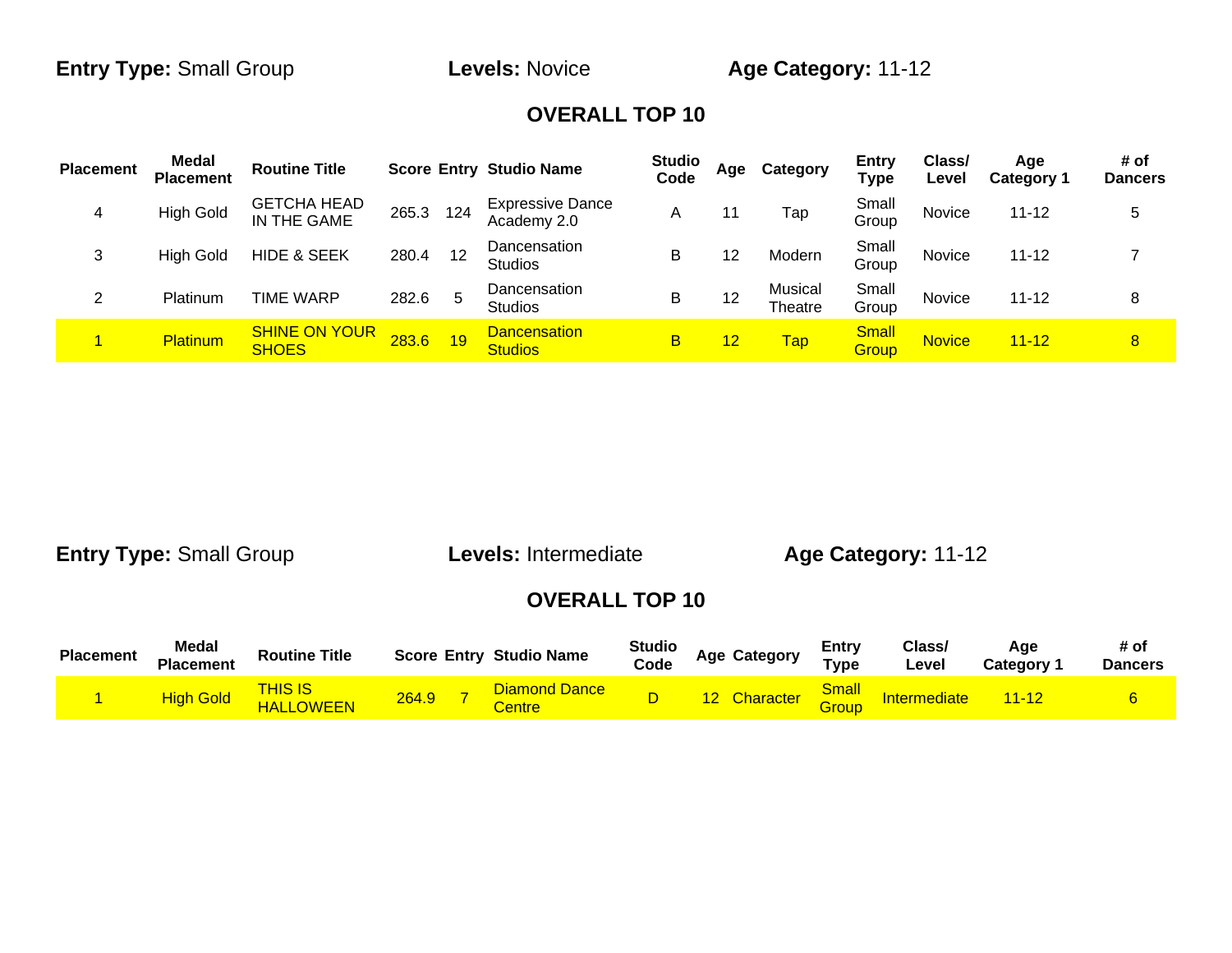| <b>Placement</b> | Medal<br><b>Placement</b> | <b>Routine Title</b>      |       |    | <b>Score Entry Studio Name</b>         | <b>Studio</b><br>Code |    | Age Category       | <b>Entry</b><br><b>Type</b> | Class/<br>Level | Age<br>Category | # of<br><b>Dancers</b> |
|------------------|---------------------------|---------------------------|-------|----|----------------------------------------|-----------------------|----|--------------------|-----------------------------|-----------------|-----------------|------------------------|
| 6                | <b>High Gold</b>          | <b>GRILLZ</b>             | 281.2 | 93 | <b>Expressive Dance</b><br>Academy 2.0 | A                     | 13 | Hip Hop            | Small<br>Group              | Intermediate    | $13 - 14$       | 6                      |
| 5                | Platinum                  | SHE USED TO BE MINE       | 282.8 | 88 | <b>Expressive Dance</b><br>Academy 2.0 | A                     | 13 | Lyrical            | Small<br>Group              | Intermediate    | $13 - 14$       | 6                      |
| 4                | Platinum                  | <b>WILD PARTY</b>         | 285.7 | 18 | Dancensation<br><b>Studios</b>         | B                     | 13 | Musical<br>Theatre | Small<br>Group              | Intermediate    | $13 - 14$       | 9                      |
| 3                | Platinum                  | THUMBS                    | 286.1 | 73 | <b>Expressive Dance</b><br>Academy 2.0 | A                     | 13 | Jazz               | Small<br>Group              | Intermediate    | $13 - 14$       |                        |
| $\overline{2}$   | Platinum                  | RAMALAMABANGBANG 287.9    |       | 25 | Dancensation<br><b>Studios</b>         | B                     | 13 | Modern             | Small<br>Group              | Intermediate    | $13 - 14$       | 9                      |
| $\blacksquare$   | <b>Platinum</b>           | <b>REVOLTING CHILDREN</b> | 291   | 10 | <b>Dancensation</b><br><b>Studios</b>  | B                     | 13 | Character          | <b>Small</b><br>Group       | Intermediate    | $13 - 14$       | 9                      |

| <b>Entry Type: Small Group</b> |                           |                         |       | <b>Levels: Novice</b>          |                       | <b>Age Category: 15-16, 17-18</b> |                       |                 |                     |                        |
|--------------------------------|---------------------------|-------------------------|-------|--------------------------------|-----------------------|-----------------------------------|-----------------------|-----------------|---------------------|------------------------|
| <b>Placement</b>               | Medal<br><b>Placement</b> | <b>Routine</b><br>Title |       | <b>Score Entry Studio Name</b> | <b>Studio</b><br>Code | <b>Age Category</b>               | Entry<br><b>Type</b>  | Class/<br>Level | <b>Age Category</b> | # of<br><b>Dancers</b> |
|                                | <b>Platinum</b>           | <b>MONEY</b>            | 286.5 | <b>Fusion Dance</b><br>Center  |                       | 15 Hip Hop                        | <b>Small</b><br>Group | <b>Novice</b>   | $15 - 16$           | 6                      |

|                  | <b>Entry Type: Small Group</b> |                                 |          |  | <b>Levels: Intermediate</b>          |                       | <b>Age Category: 15-16, 17-18</b> |                     |                      |                 |                   |                        |
|------------------|--------------------------------|---------------------------------|----------|--|--------------------------------------|-----------------------|-----------------------------------|---------------------|----------------------|-----------------|-------------------|------------------------|
| <b>Placement</b> | Medal<br><b>Placement</b>      | <b>Routine Title</b>            |          |  | <b>Score Entry Studio Name</b>       | <b>Studio</b><br>Code |                                   | <b>Age Category</b> | Entry<br><b>Type</b> | Class/<br>Level | Age<br>Category 1 | # of<br><b>Dancers</b> |
|                  | <b>Platinum</b>                | <b>WILDEST</b><br><b>DREAMS</b> | 294.2 67 |  | <b>Fusion Dance</b><br><b>Center</b> |                       | 16 <sup>2</sup>                   | Lyrical             | Small<br>Group       | Intermediate    | $15 - 16$         | 8 <sup>°</sup>         |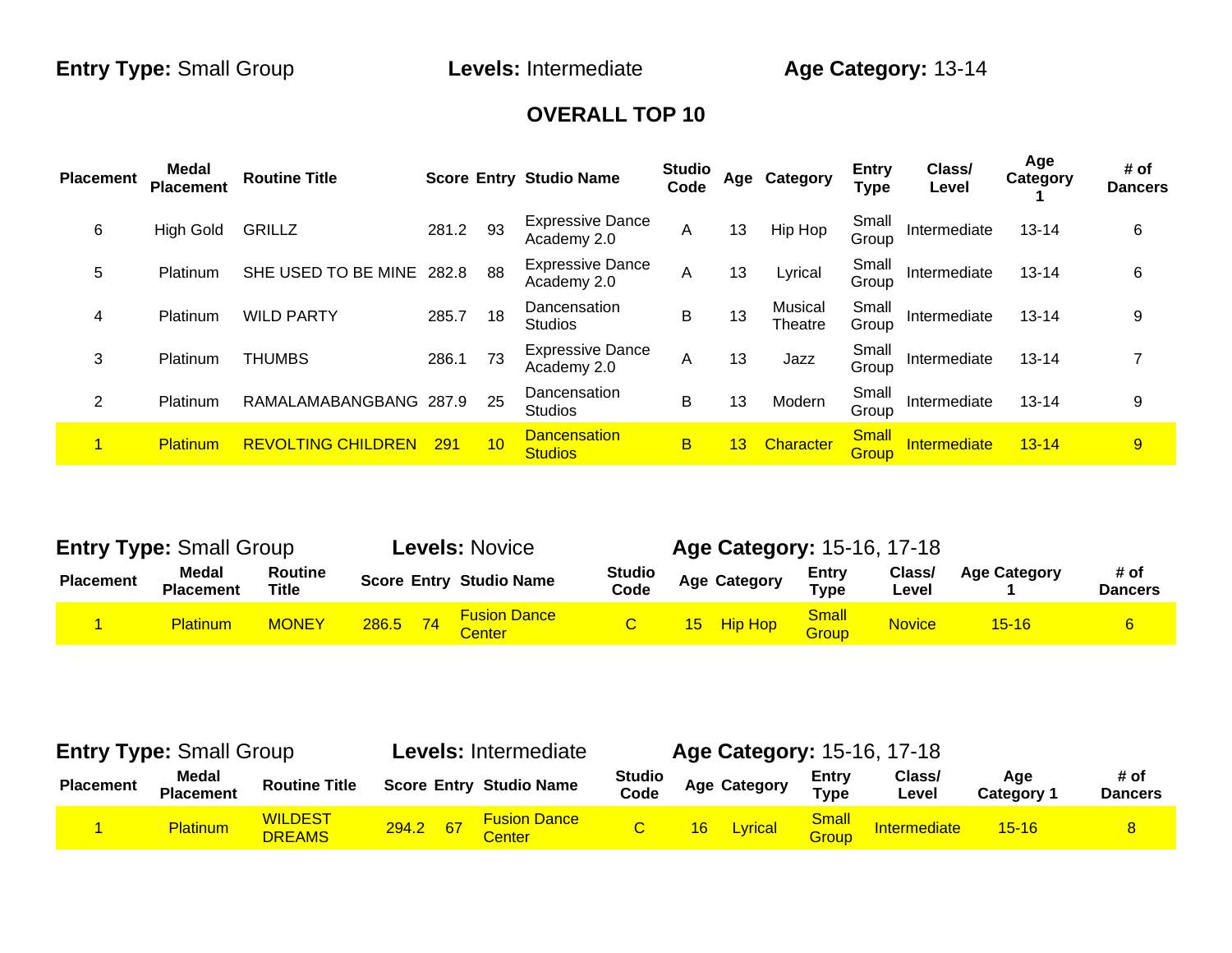**Entry Type:** Small Group **Levels:** Advanced **Age Category:** 15-16, 17-18

### **OVERALL TOP 10**

| <b>Placement</b> | <b>Medal</b><br><b>Placement</b> | <b>Routine Title</b>             |       |    | <b>Score Entry Studio Name</b>        | <b>Studio</b><br>Code | Age | Category                         | Entry<br><b>Type</b>  | Class/<br>Level | Age<br><b>Category 1</b> | # of<br>Dancers |
|------------------|----------------------------------|----------------------------------|-------|----|---------------------------------------|-----------------------|-----|----------------------------------|-----------------------|-----------------|--------------------------|-----------------|
| ົ<br>پ           | Platinum                         | <b>DREAM GIRLS</b>               | 288.3 | 14 | Dancensation<br><b>Studios</b>        | B                     | 16  | Jazz                             | Small<br>Group        | Advanced        | 15-16                    | 8               |
| ົ                | Platinum                         | <b>ROUSTABOUT</b>                | 288.4 |    | Dancensation<br><b>Studios</b>        | B                     | 16  | Modern                           | Small<br>Group        | Advanced        | $15 - 16$                | 8               |
|                  | <b>SHINE ON</b>                  | <b>BEAUTIFUL</b><br><b>SOUND</b> | 294.4 | 21 | <b>Dancensation</b><br><b>Studios</b> | В                     | 16  | <b>Musical</b><br><b>Theatre</b> | <b>Small</b><br>Group | Advanced        | $15 - 16$                | $6 \overline{}$ |

**Category:** Vocal **Age Category:** 9-10

| <b>Placement</b> | <b>Medal</b><br><b>Placement</b> | Routine<br><b>Title</b>        |       |    | <b>Score Entry Studio Name</b>        | <b>Studio</b><br>Code | <b>Age Category</b> | Entrv<br>Type | Class/<br>Level     | Age<br><b>Category 1</b> | <b>Performers</b>            | # of<br><b>Dancers</b> |
|------------------|----------------------------------|--------------------------------|-------|----|---------------------------------------|-----------------------|---------------------|---------------|---------------------|--------------------------|------------------------------|------------------------|
|                  | High Gold                        | <b>NAME IN</b><br><b>JGHTS</b> | 281.8 | 45 | <b>Dancensation</b><br><b>Studios</b> |                       | <b>Voca</b>         | Solo          | <b>Intermediate</b> | $9 - 10$                 | KOKO ALICE<br><b>BROYLES</b> |                        |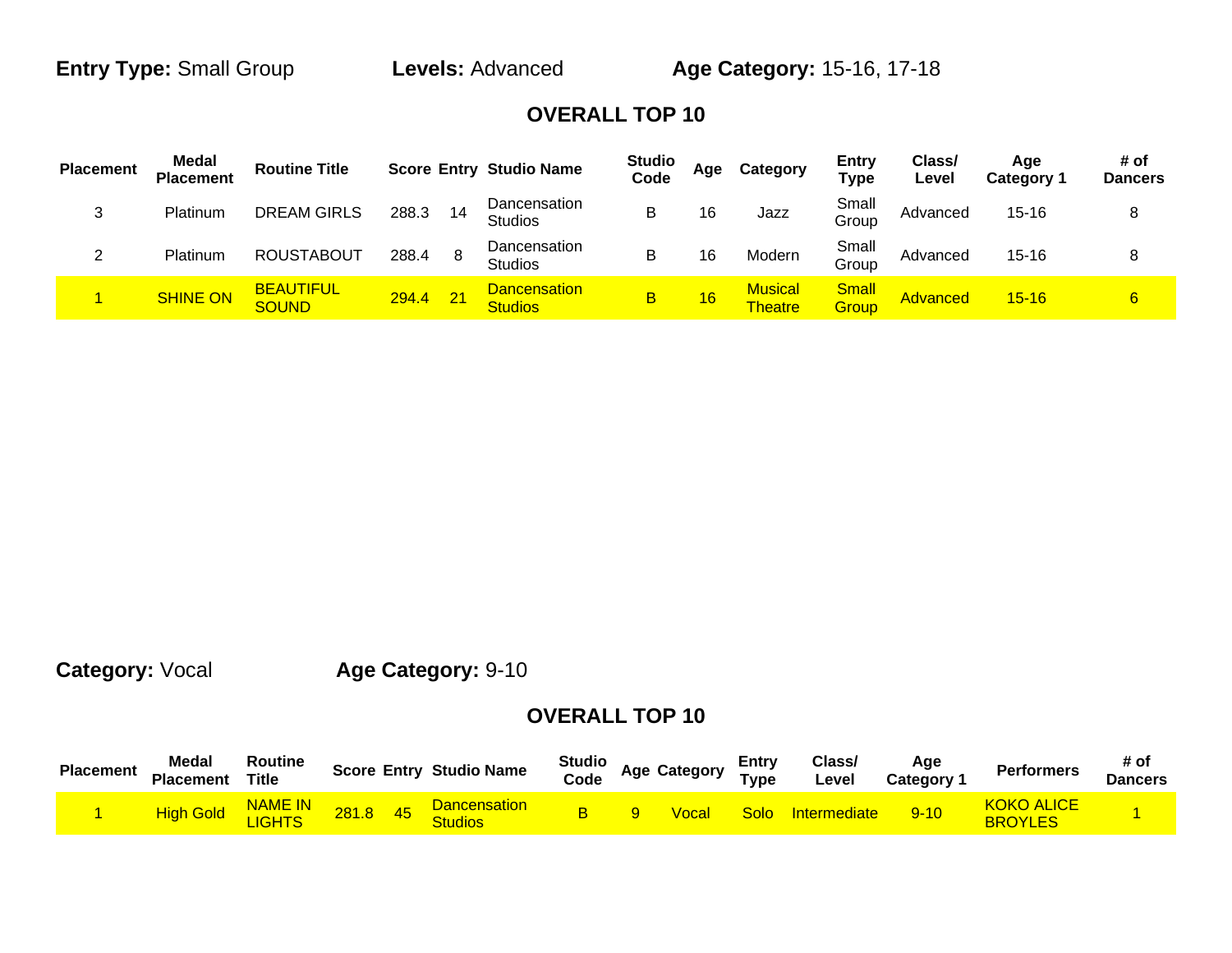# **Category:** Vocal **Age Category:** 11-12

| <b>Placement</b> | Medal<br><b>Placement</b> | <b>Routine Title</b>                                    |       |    | <b>Score Entry Studio Name</b>        | <b>Studio</b><br>Code   |    | <b>Age Category</b> | <b>Entry</b><br><b>Type</b> | Class/<br>Level | Age<br>Category | <b>Performers</b>                                 | # of<br><b>Dancers</b> |
|------------------|---------------------------|---------------------------------------------------------|-------|----|---------------------------------------|-------------------------|----|---------------------|-----------------------------|-----------------|-----------------|---------------------------------------------------|------------------------|
| 7                | <b>High Gold</b>          | <b>LOST IN THE</b><br><b>BRASS</b>                      | 277.9 | 48 | Dancensation<br><b>Studios</b>        | B                       | 11 | Vocal               | Solo                        | Intermediate    | $11 - 12$       | <b>LILLY RASSI</b>                                |                        |
| 6                | <b>High Gold</b>          | THE REST OF<br><b>MY LIFE</b>                           | 279.1 | 49 | Dancensation<br><b>Studios</b>        | B                       | 11 | Vocal               | Solo                        | Intermediate    | $11 - 12$       | <b>BAYLEE HUNT</b>                                |                        |
| 5                | Platinum                  | TBA                                                     | 286.9 | 53 | Dancensation<br><b>Studios</b>        | B                       | 12 | Vocal               | Solo                        | Intermediate    | $11 - 12$       | PIPER WOOD                                        |                        |
| 4                | Platinum                  | <b>WHAT IT</b><br><b>MEANS TO</b><br><b>BE A FRIEND</b> | 287.9 | 51 | Dancensation<br><b>Studios</b>        | B                       | 12 | Vocal               | Solo                        | Intermediate    | $11 - 12$       | <b>EVA CONWAY</b>                                 |                        |
| 3                | Platinum                  | <b>HEART OF</b><br><b>STONE</b>                         | 288.2 | 55 | Dancensation<br><b>Studios</b>        | B                       | 12 | Vocal               | Solo                        | Intermediate    | $11 - 12$       | <b>EVIE</b><br><b>FELDKAMP</b>                    |                        |
| 2                | Platinum                  | NOTICE ME<br><b>HORTON</b>                              | 289.4 | 50 | Dancensation<br><b>Studios</b>        | B                       | 12 | Vocal               | Solo                        | Intermediate    | $11 - 12$       | <b>EDEN</b><br><b>GEORGE</b>                      |                        |
|                  | <b>Platinum</b>           | <b>HOME</b>                                             | 292.9 | 54 | <b>Dancensation</b><br><b>Studios</b> | $\overline{\mathsf{B}}$ | 12 | Vocal               | <b>Solo</b>                 | Intermediate    | $11 - 12$       | <b>CHANNING</b><br><b>BROOKE</b><br><b>RIVERA</b> | 1                      |